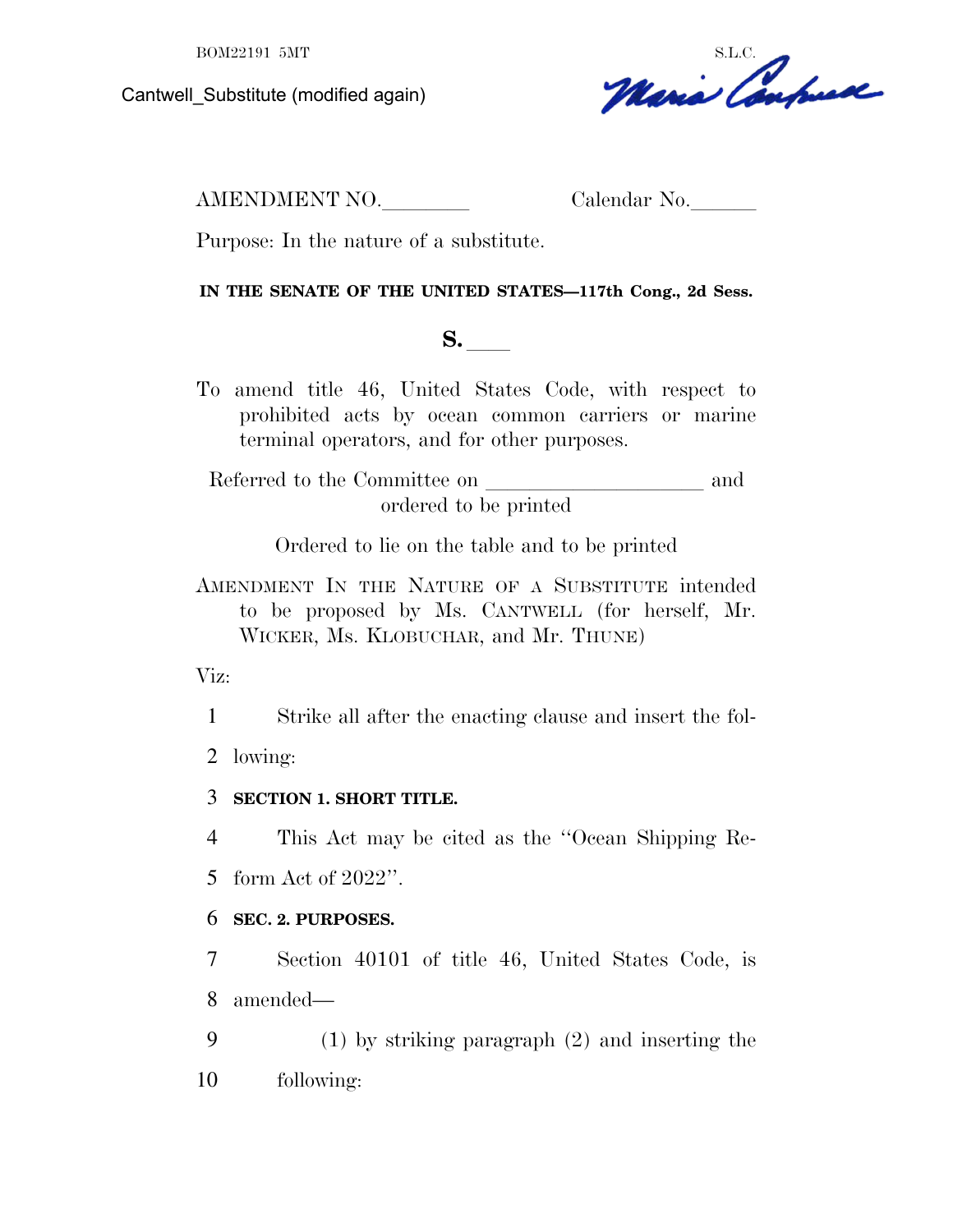| $\mathbf{1}$   | $(2)$ ensure an efficient, competitive, and eco-                |
|----------------|-----------------------------------------------------------------|
| $\overline{2}$ | nomical transportation system in the ocean com-                 |
| 3              | merce of the United States;";                                   |
| $\overline{4}$ | $(2)$ in paragraph $(3)$ , by inserting "and sup-               |
| 5              | porting commerce" before "needs"; and                           |
| 6              | $(3)$ by striking paragraph $(4)$ and inserting the             |
| 7              | following:                                                      |
| 8              | $(4)$ promote the growth and development of                     |
| 9              | United States exports through a competitive and ef-             |
| 10             | ficient system for the carriage of goods by water in            |
| 11             | the foreign commerce of the United States, and by               |
| 12             | placing a greater reliance on the marketplace.".                |
| 13             | SEC. 3. SERVICE CONTRACTS.                                      |
| 14             | Section $40502(c)$ of title 46, United States Code, is          |
| 15             | amended—                                                        |
| 16             | $(1)$ in paragraph $(7)$ by striking "; and in-                 |
| 17             | serting a semicolon;                                            |
| 18             | $(2)$ in paragraph $(8)$ by striking the period and             |
| 19             | inserting "; and"; and                                          |
| 20             | $(3)$ by adding at the end the following:                       |
| 21             | $\cdot\cdot\cdot(9)$ any other essential terms that the Federal |
|                |                                                                 |
| 22             | Maritime Commission determines necessary or ap-                 |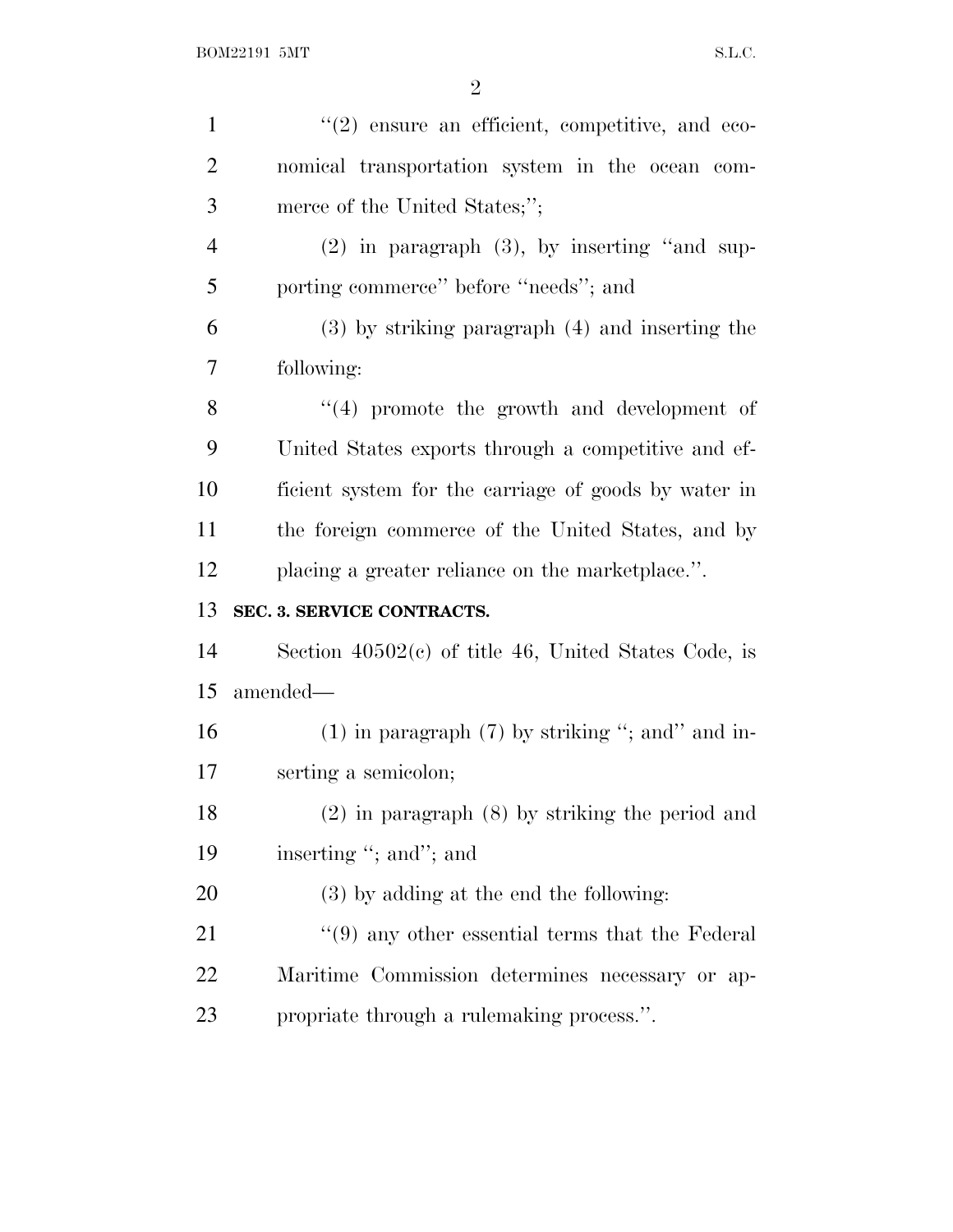### **SEC. 4. SHIPPING EXCHANGE REGISTRY.**

 (a) I<sup>N</sup> GENERAL.—Chapter 405 of title 46, United States Code, is amended by adding at the end the fol-lowing:

## **''§ 40504. Shipping exchange registry**

 ''(a) I<sup>N</sup> GENERAL.—No person may operate a ship- ping exchange involving ocean transportation in the for- eign commerce of the United States unless the shipping exchange is registered as a national shipping exchange under the terms and conditions provided in this section and the regulations issued pursuant to this section.

 ''(b) REGISTRATION.—A person shall register a ship- ping exchange by filing with the Federal Maritime Com- mission (referred to in this section as the 'Commission') an application for registration in such form as the Com- mission, by rule, may prescribe, containing the rules of the exchange and such other information and documents as the Commission, by rule, may prescribe as necessary or appropriate.

20 "(c) EXEMPTION.—The Commission may exempt, conditionally or unconditionally, a shipping exchange from registration under this section if the Commission finds that the shipping exchange is subject to comparable, com- prehensive supervision and regulation by the appropriate governmental authorities in a foreign country where the shipping exchange is headquartered.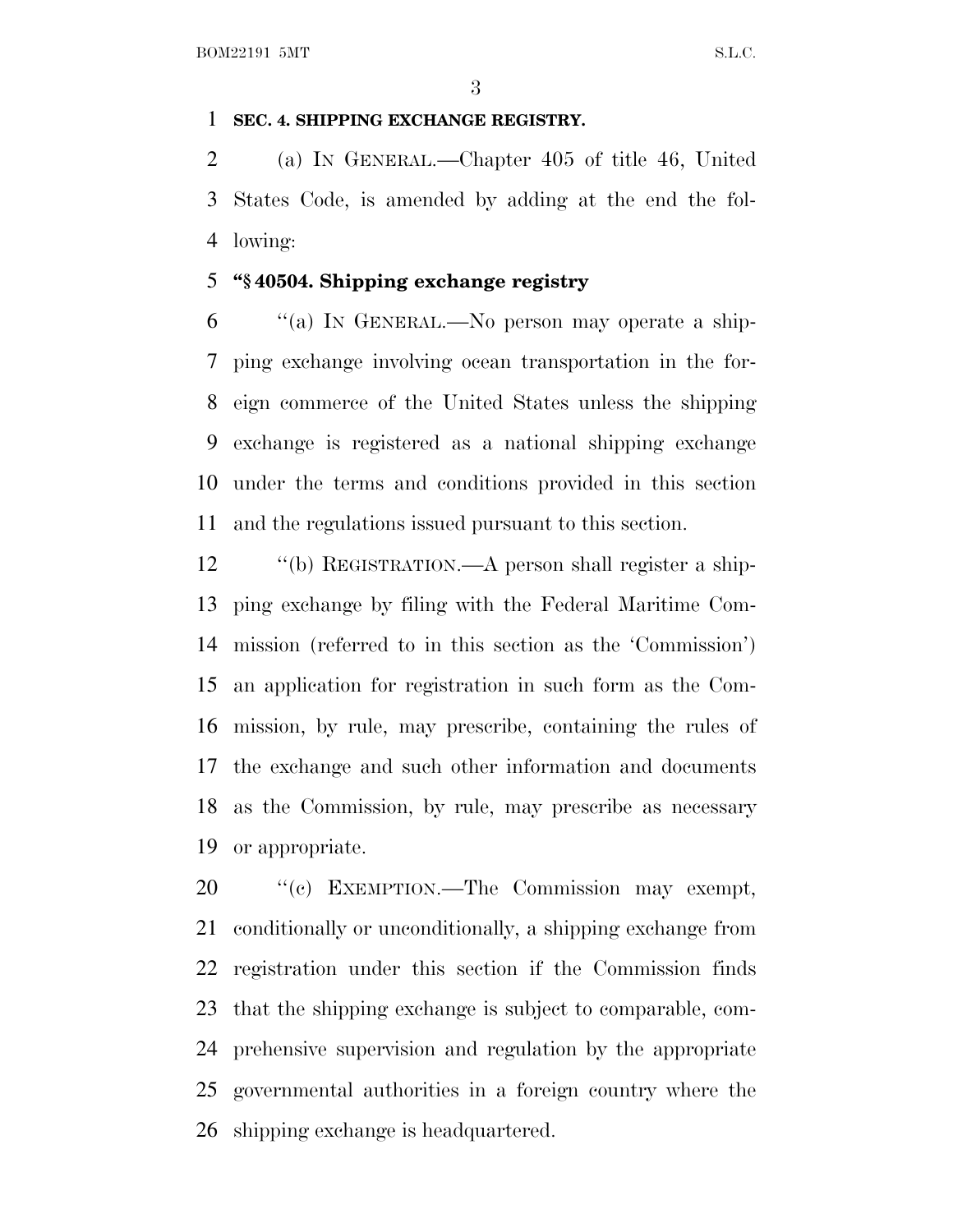BOM22191 5MT S.L.C.

 ''(d) REGULATIONS.—Not later than 3 years after the date of enactment of the Ocean Shipping Reform Act of 2022, the Commission shall issue regulations pursuant to subsection (a), which shall set standards necessary to carry out subtitle IV of this title for registered national shipping exchanges, including the minimum requirements for service contracts established under section 40502 of this title.

9 "(e) DEFINITION OF SHIPPING EXCHANGE.—In this section, the term 'shipping exchange' means a platform (digital, over-the-counter, or otherwise) that connects shippers with common carriers for the purpose of entering into underlying agreements or contracts for the transport of cargo, by vessel or other modes of transportation.''.

 (b) APPLICABILITY.—The registration requirement under section 40504 of title 46, United States Code (as added by subsection (a)), shall take effect on the date on which the Federal Maritime Commission states the rule is effective in the regulations issued under such section. (c) CLERICAL AMENDMENT.—The analysis for chap- ter 405 of title 46, United States Code, is amended by adding at the end the following:

''40504. Shipping exchange registry.''.

#### **SEC. 5. PROHIBITION ON RETALIATION.**

 Section 41102 of title 46, United States Code, is amended by adding at the end the following: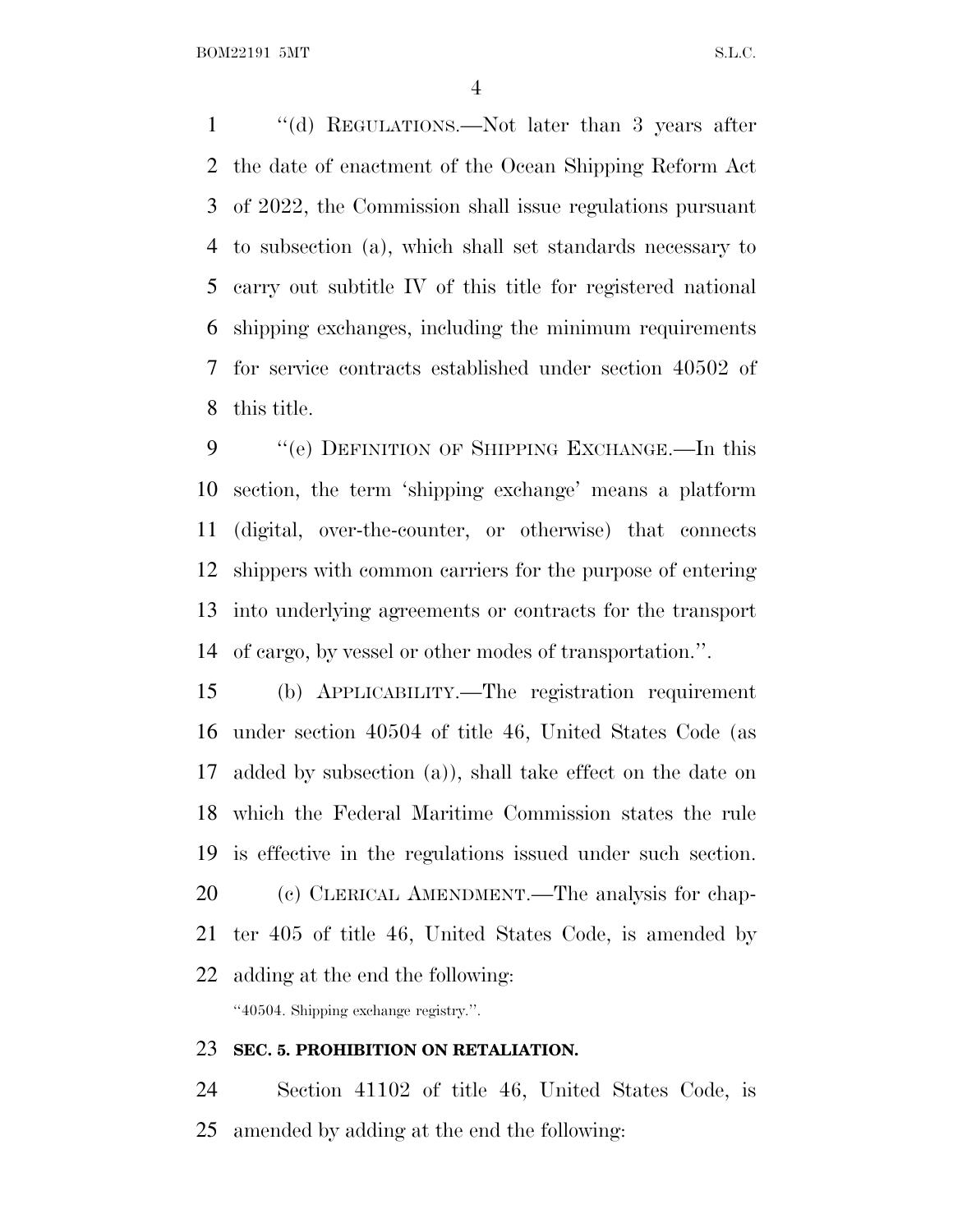''(d) RETALIATION AND OTHER DISCRIMINATORY ACTIONS.—A common carrier, marine terminal operator, or ocean transportation intermediary, acting alone or in conjunction with any other person, directly or indirectly, may not—

 ''(1) retaliate against a shipper, an agent of a shipper, an ocean transportation intermediary, or a motor carrier by refusing, or threatening to refuse, an otherwise-available cargo space accommodation; or

11  $\frac{u(2)}{2}$  resort to any other unfair or unjustly dis-criminatory action for—

13  $\langle (A)$  the reason that a shipper, an agent of a shipper, an ocean transportation inter-mediary, or motor carrier has—

 $\frac{1}{10}$  patronized another carrier; or ''(ii) filed a complaint against the common carrier, marine terminal operator, or ocean transportation intermediary; or  $((B)$  any other reason.".

### **SEC. 6. PUBLIC DISCLOSURE.**

 Section 46106 of title 46, United States Code, is amended by adding at the end the following: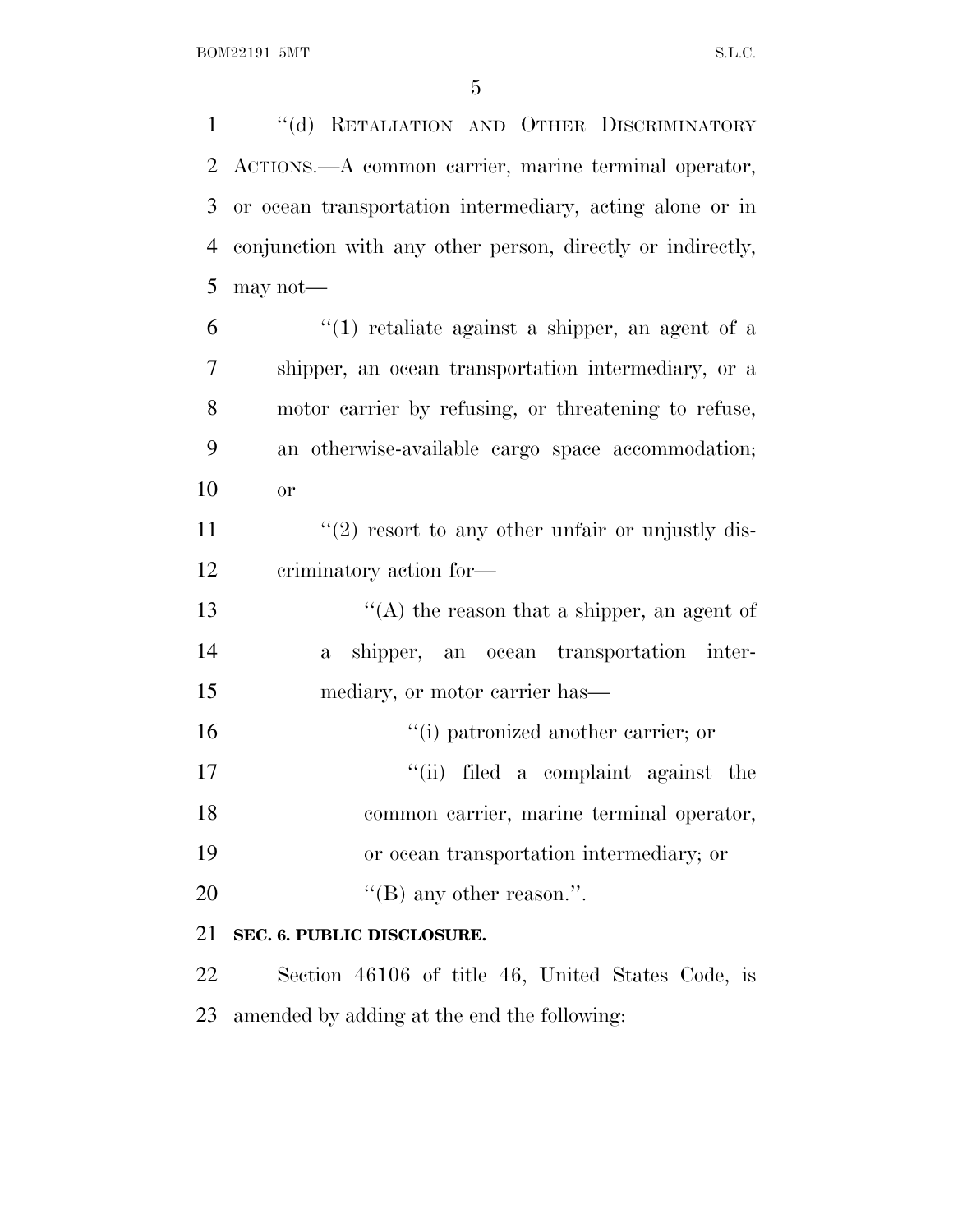''(d) PUBLIC DISCLOSURES.—The Federal Maritime Commission shall publish, and annually update, on the website of the Commission— 4 "(1) all findings by the Commission of false de- tention and demurrage invoice information by com-6 mon carriers under section  $41104(a)(15)$  of this title; and ''(2) all penalties imposed or assessed against common carriers, as applicable, under sections 41107, 41108, and 41109, listed by each common carrier.''. **SEC. 7. COMMON CARRIERS.** (a) I<sup>N</sup> GENERAL.—Section 41104 of title 46, United States Code, is amended— 15 (1) in subsection (a)— (A) in the matter preceding paragraph (1), by striking ''may not'' and inserting ''shall not''; (B) by striking paragraph (3) and insert- ing the following:  $(3)$  unreasonably refuse cargo space accom- modations when available, or resort to other unfair or unjustly discriminatory methods;''; (C) in paragraph (5), by striking'' in the matter of rates or charges'' and inserting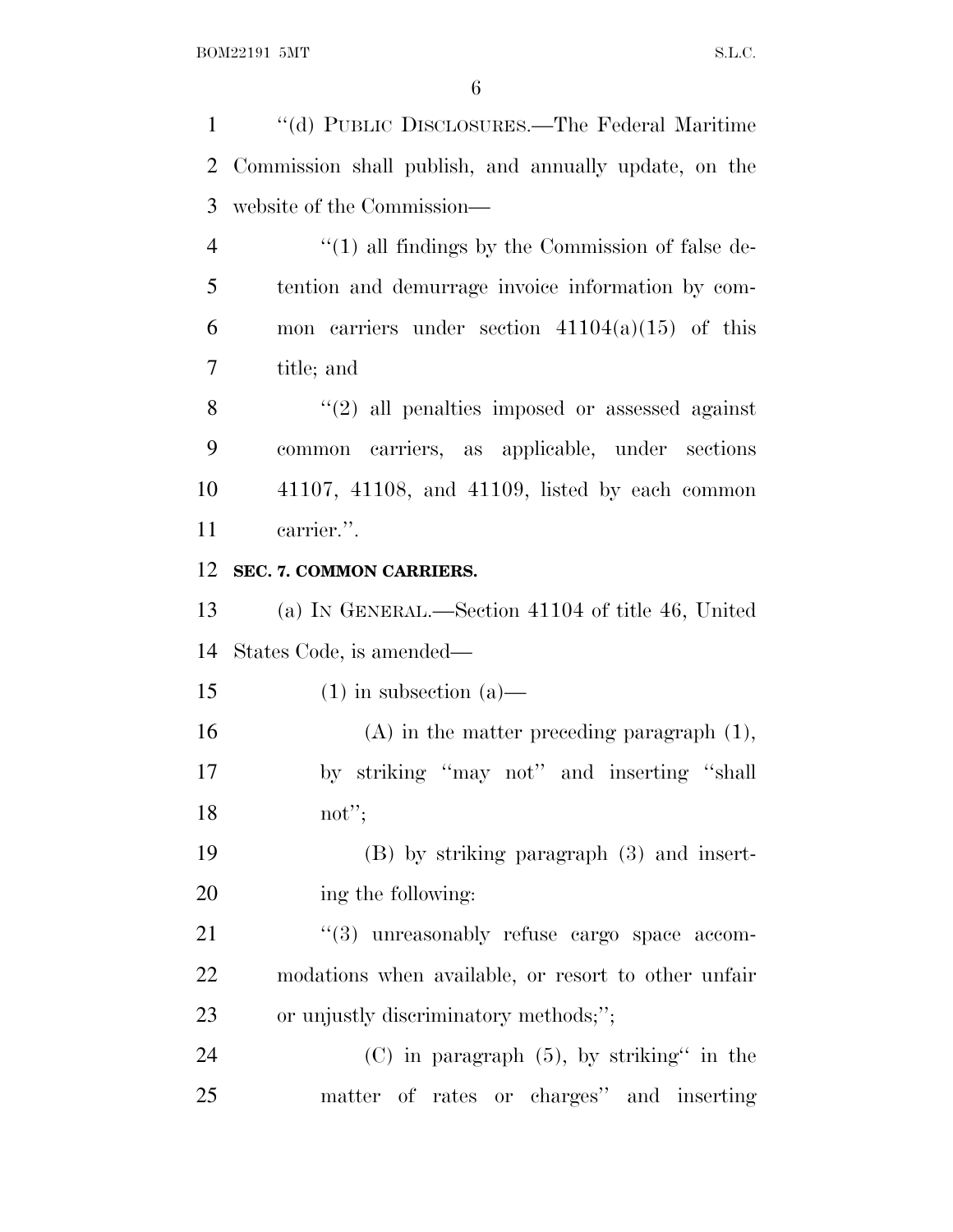| $\mathbf{1}$   | "against any commodity group or type of ship-          |
|----------------|--------------------------------------------------------|
| $\overline{2}$ | ment or in the matter of rates or charges";            |
| 3              | (D) in paragraph $(10)$ , by adding ", in-             |
| $\overline{4}$ | cluding with respect to vessel space accommoda-        |
| 5              | tions" after "negotiate";                              |
| 6              | (E) in paragraph $(12)$ by striking "; or"             |
| 7              | and inserting a semicolon;                             |
| 8              | $(F)$ in paragraph $(13)$ by striking the pe-          |
| 9              | riod and inserting a semicolon; and                    |
| 10             | (G) by adding at the end the following:                |
| 11             | $\cdot$ (14) assess any party for a charge that is in- |
| 12             | consistent or does not comply with all applicable pro- |
| 13             | visions and regulations, including subsection (c) of   |
| 14             | section 41102 or part 545 of title 46, Code of Fed-    |
| 15             | eral Regulations (or successor regulations);           |
| 16             | $\lq(15)$ invoice any party for demurrage or deten-    |
| 17             | tion charges unless the invoice includes information   |
| 18             | as described in subsection (d) showing that such       |
| 19             | charges comply with—                                   |
| 20             | "(A) all provisions of part 545 of title 46,           |
| 21             | Code of Federal Regulations (or successor regu-        |
| 22             | lations); and                                          |
| 23             | "(B) applicable provisions and regulations,            |
| 24             | including the principles of the final rule pub-        |
| 25             | lished on May 18, 2020, entitled 'Interpretive         |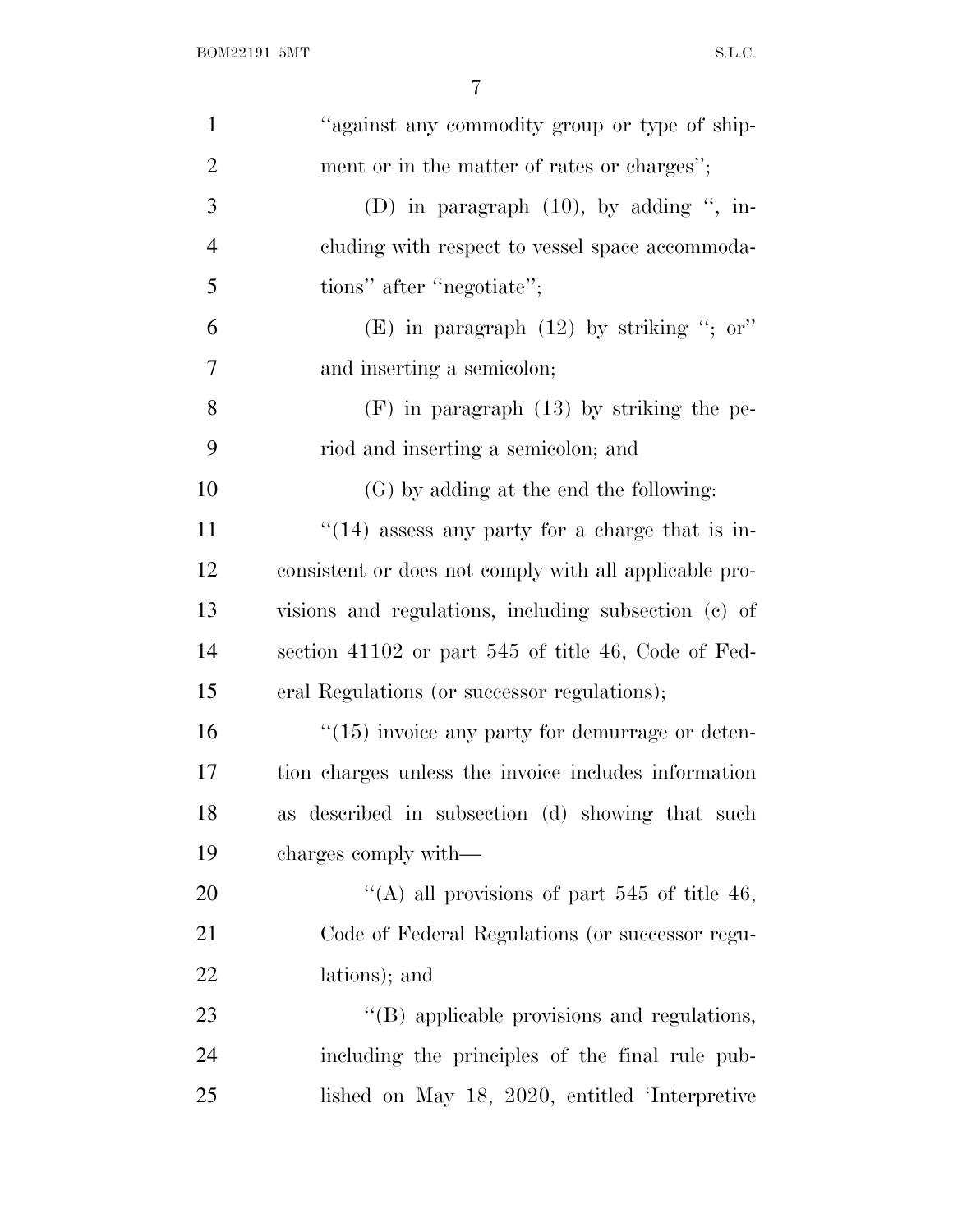| $\mathbf{1}$   | Rule on Demurrage and Detention Under the             |
|----------------|-------------------------------------------------------|
| $\overline{2}$ | Shipping Act' (or successor rule); or                 |
| 3              | $"(16)$ for service pursuant to a service contract,   |
| 4              | give any undue or unreasonable preference or advan-   |
| 5              | tage or impose any undue or unreasonable prejudice    |
| 6              | or disadvantage against any commodity group or        |
| 7              | type of shipment."; and                               |
| 8              | $(2)$ by adding at the end the following:             |
| 9              | "(d) DETENTION AND DEMURRAGE INVOICE INFOR-           |
| 10             | MATION.                                               |
| 11             | $``(1)$ INACCURATE INVOICE.—If the Commission         |
| 12             | determines, after an investigation in response to a   |
| 13             | submission under section 41310, that an invoice       |
| 14             | under subsection $(a)(15)$ was inaccurate or false,   |
| 15             | penalties or refunds under section 41107 shall be     |
| 16             | applied.                                              |
| 17             | "(2) CONTENTS OF INVOICE.—An invoice under            |
| 18             | subsection $(a)(15)$ , unless otherwise determined by |
| 19             | subsequent Commission rulemaking, shall include ac-   |
| 20             | curate information on each of the following, as well  |
| 21             | as minimum information as determined by the Com-      |
| 22             | mission:                                              |
| 23             | $\lq\lq$ . Date that container is made avail-         |
| 24             | able.                                                 |
| 25             | $\lq\lq$ (B) The port of discharge.                   |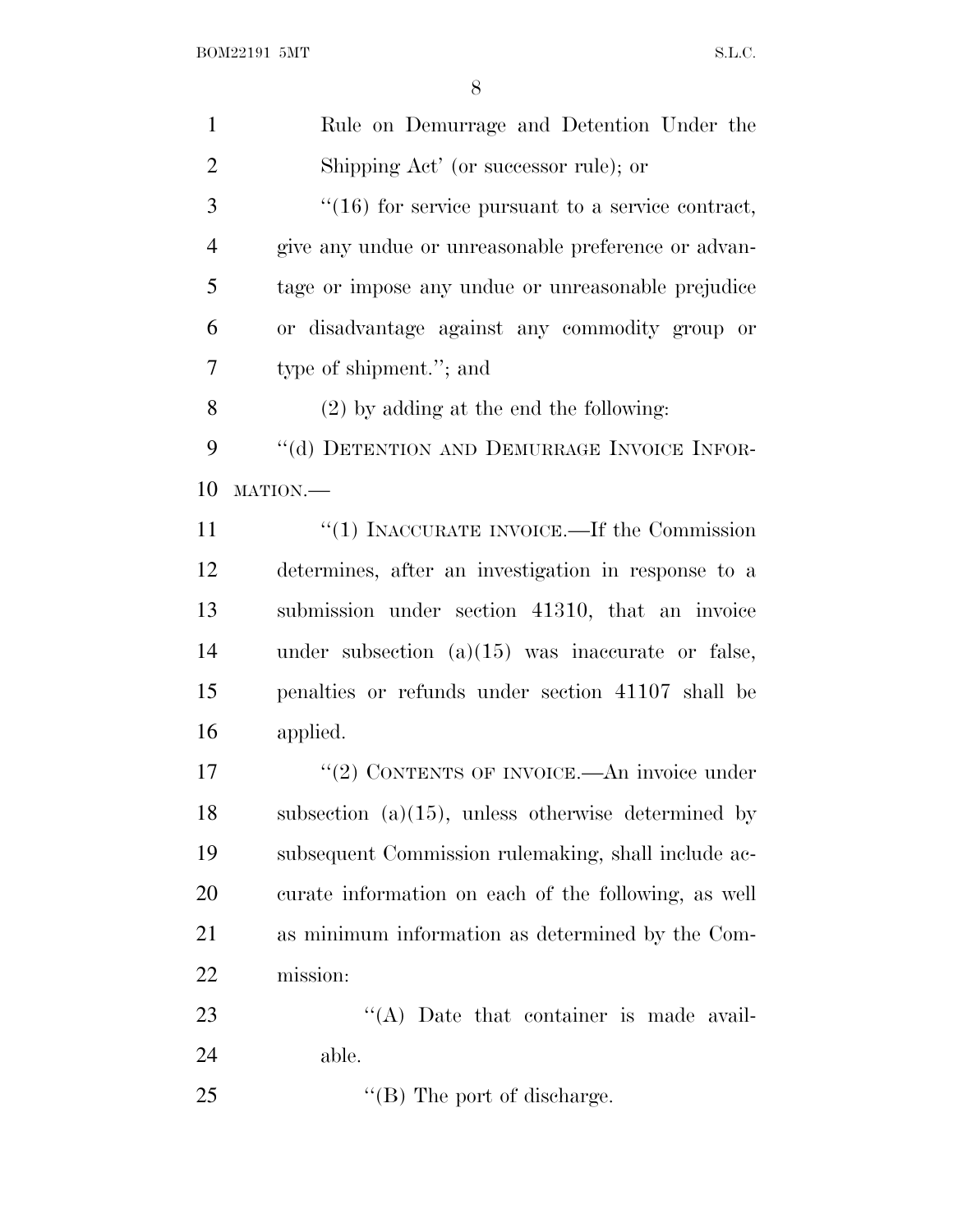| $\mathbf{1}$   | $\lq\lq$ <sup>c</sup> (C) The container number or numbers. |
|----------------|------------------------------------------------------------|
| $\overline{2}$ | "(D) For exported shipments, the earliest                  |
| 3              | return date.                                               |
| $\overline{4}$ | $\lq\lq$ (E) The allowed free time in days.                |
| 5              | $\lq\lq(F)$ The start date of free time.                   |
| 6              | $\lq\lq(G)$ The end date of free time.                     |
| 7              | "(H) The applicable detention or demur-                    |
| 8              | rage rule on which the daily rate is based.                |
| 9              | $\lq\lq$ (I) The applicable rate or rates per the          |
| 10             | applicable rule.                                           |
| 11             | $``(J)$ The total amount due.                              |
| 12             | "(K) The email, telephone number, or                       |
| 13             | other appropriate contact information for ques-            |
| 14             | tions or requests for mitigation of fees.                  |
| 15             | $\lq\lq$ . A statement that the charges are con-           |
| 16             | sistent with any of Federal Maritime Commis-               |
| 17             | sion rules with respect to detention and demur-            |
| 18             | rage.                                                      |
| 19             | $\lq\lq (M)$ A statement that the common car-              |
| 20             | rier's performance did not cause or contribute             |
| 21             | to the underlying invoiced charges.                        |
| 22             | "(e) SAFE HARBOR.—If a non-vessel operating com-           |
| 23             | mon carrier passes through to the relevant shipper an in-  |
| 24             | voice made by the ocean common carrier, and the Commis-    |
| 25             | sion finds that the non-vessel operating common carrier    |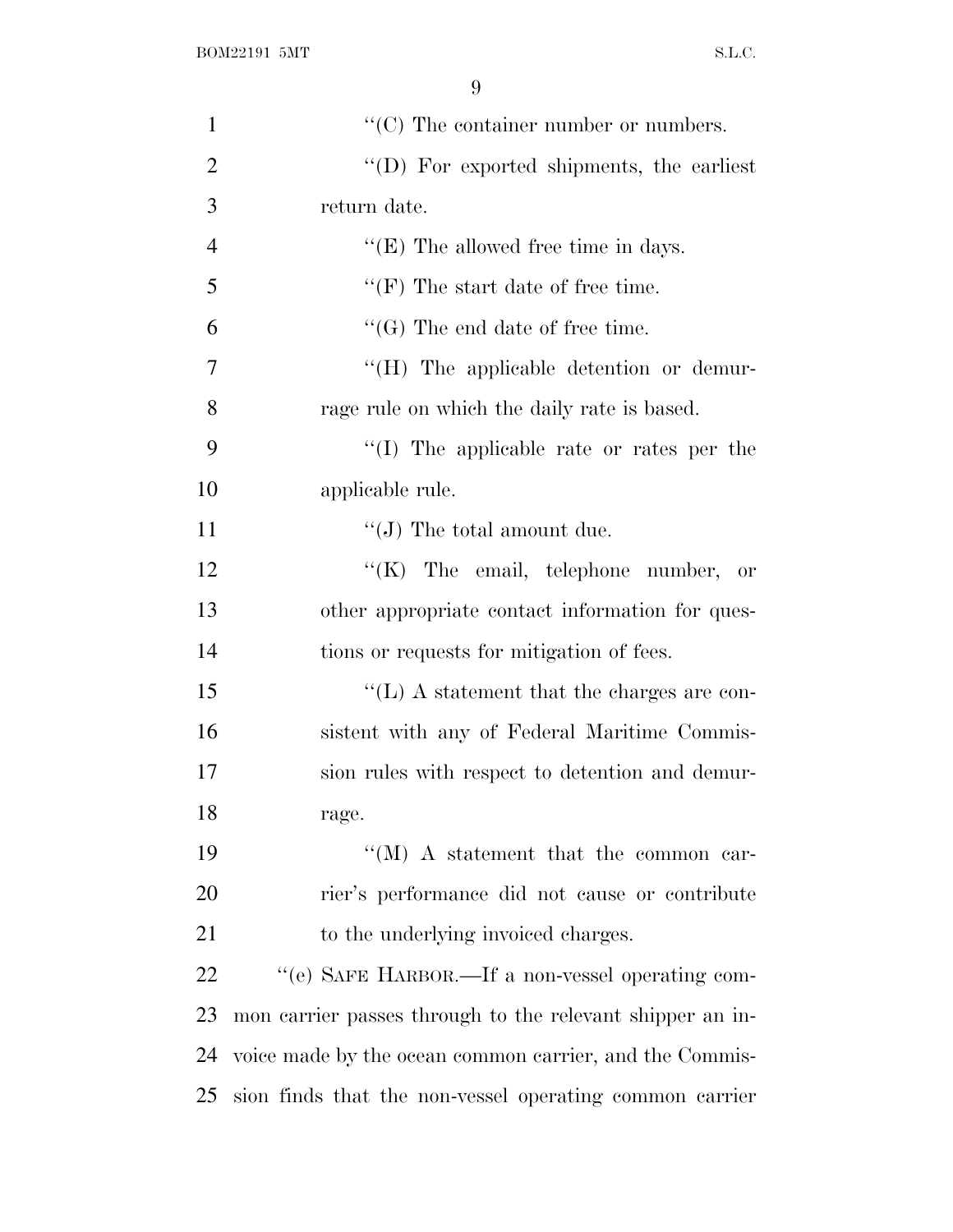BOM22191 5MT S.L.C.

 is not otherwise responsible for the charge, then the ocean common carrier shall be subject to refunds or penalties 3 pursuant to subsection  $(d)(1)$ .

 ''(f) ELIMINATION OF CHARGE OBLIGATION.—Fail- ure to include the information required under subsection (d) on an invoice with any demurrage or detention charge shall eliminate any obligation of the charged party to pay the applicable charge.''.

9 (b) RULEMAKING ON DEMURRAGE OR DETENTION.— (1) IN GENERAL.—Not later than 1 year after the date of enactment of this Act, the Federal Mari- time Commission shall issue a final rule further de- fining prohibited practices by common carriers, ma- rine terminal operators, shippers, and ocean trans- portation intermediaries under section 41102(c) of title 46, United States Code, regarding the assess-ment of demurrage or detention charges.

 (2) CONTENTS.—The rule under paragraph (1) shall seek to further clarify reasonable rules and practices related to the assessment of detention and demurrage charges to address the issues identified 22 in the final rule published on May 18, 2020, entitled ''Interpretive Rule on Demurrage and Detention Under the Shipping Act'' (or successor rule), includ-ing a determination of which parties may be appro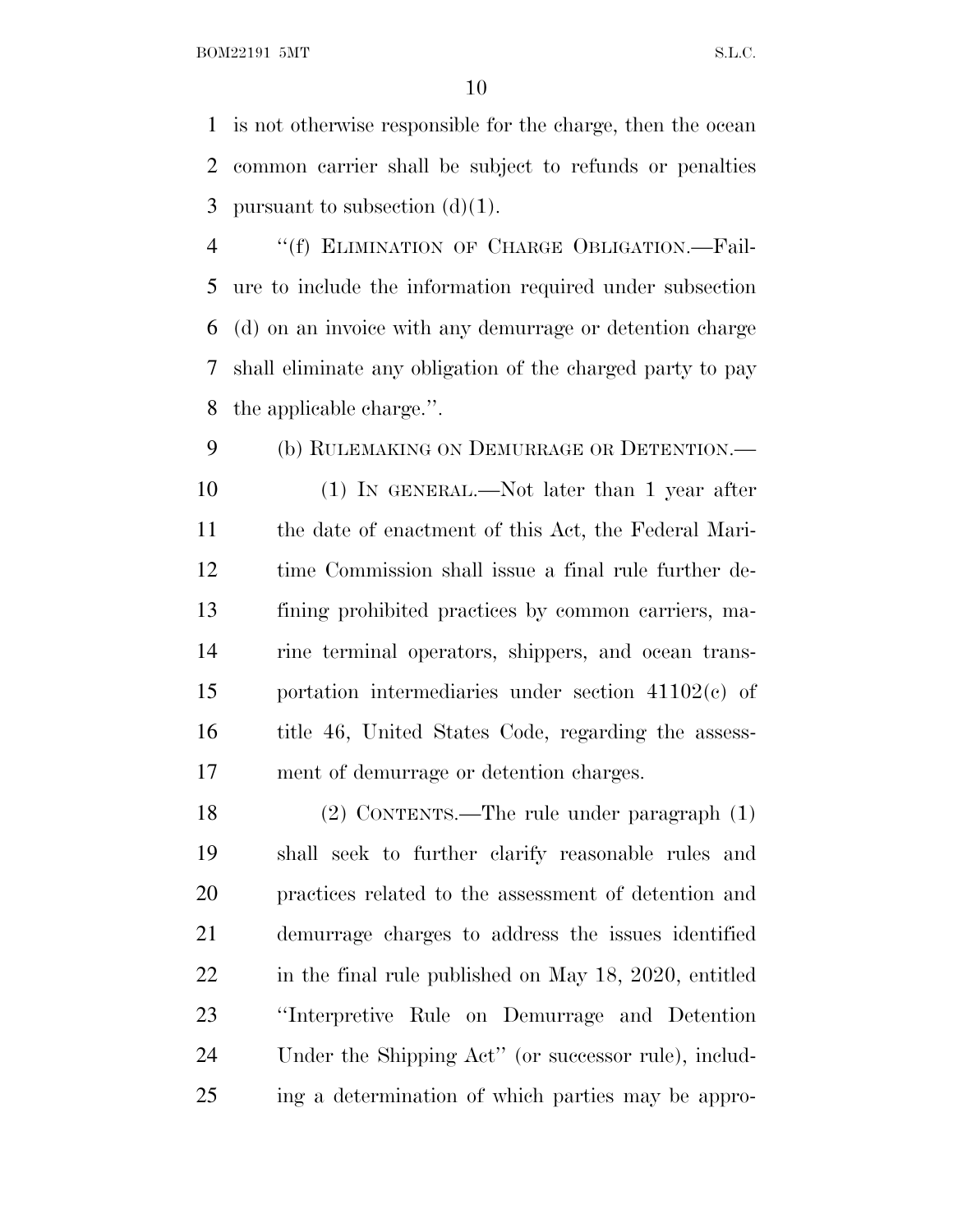BOM22191 5MT S.L.C.

 priately billed for any demurrage, detention, or other similar per container charges.

 (c) RULEMAKING ON UNFAIR OR UNJUSTLY DIS- CRIMINATORY METHODS.—Not later than 1 year after the date of enactment of this Act, the Federal Maritime Com- mission shall issue a final rule defining unfair or unjustly discriminatory methods under section 41104(a)(3) of title 46, as amended by this section.

 (d) RULEMAKING ON UNREASONABLE REFUSAL TO DEAL OR NEGOTIATE WITH RESPECT TO VESSEL SPACE ACCOMMODATIONS.—Not later than 30 days after the date of enactment of this Act, the Federal Maritime Com- mission, in consultation with the Commandant of the United States Coast Guard, shall initiate a rulemaking de- fining unreasonable refusal to deal or negotiate with re-16 spect to vessel space under section  $41104(a)(10)$  of title 46, as amended by this section. The Federal Maritime Commission shall issue a final rule not later than 6 months after the date of enactment of this Act.

### **SEC. 8. ASSESSMENT OF PENALTIES OR REFUNDS.**

 (a) I<sup>N</sup> GENERAL.—Title 46, United States Code, is amended—

(1) in section 41107—

 (A) in the section heading, by inserting ''**or refunds**'' after ''**penalties**'';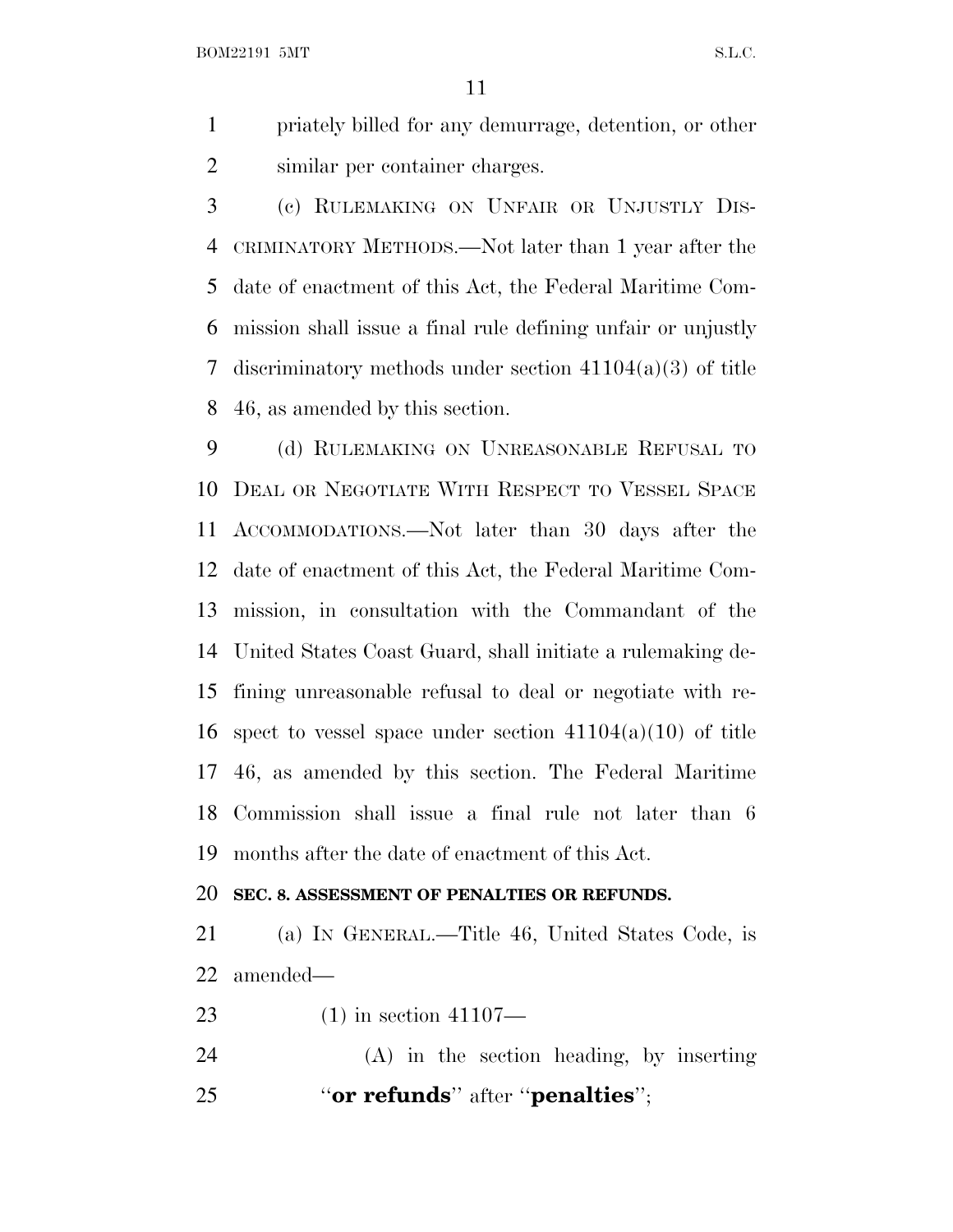| $\mathbf{1}$   | (B) in subsection (a), by inserting "or, in           |
|----------------|-------------------------------------------------------|
| $\overline{2}$ | addition to or in lieu of a civil penalty, is liable  |
| 3              | for the refund of a charge" after "civil pen-         |
| $\overline{4}$ | alty"; and                                            |
| 5              | $(C)$ in subsection (b), by inserting "or, in         |
| 6              | addition to or in lieu of a civil penalty, the re-    |
| 7              | fund of a charge," after "civil penalty"; and         |
| 8              | $(2)$ section 41109 is amended—                       |
| 9              | $(A)$ by striking subsections $(a)$ and $(b)$ and     |
| 10             | inserting the following:                              |
| 11             | "(a) GENERAL AUTHORITY.—Until a matter is re-         |
| 12             | ferred to the Attorney General, the Federal Maritime  |
| 13             | Commission may—                                       |
| 14             | $"(1)$ after notice and opportunity for a hearing,    |
| 15             | in accordance with this part—                         |
| 16             | $\cdot$ (A) assess a civil penalty; or                |
| 17             | $\lq\lq$ (B) in addition to, or in lieu of, assessing |
| 18             | a civil penalty under subparagraph (A), order a       |
| 19             | refund of money (including additional amounts         |
| 20             | in accordance with section $41305(e)$ , subject to    |
| 21             | subsection $(b)(2)$ ; and                             |
| 22             | "(2) compromise, modify, or remit, with or            |
| 23             | without conditions, a civil penalty or refund imposed |
| 24             | under paragraph $(1)$ .                               |
| 25             | "(b) DETERMINATION OF AMOUNT.—                        |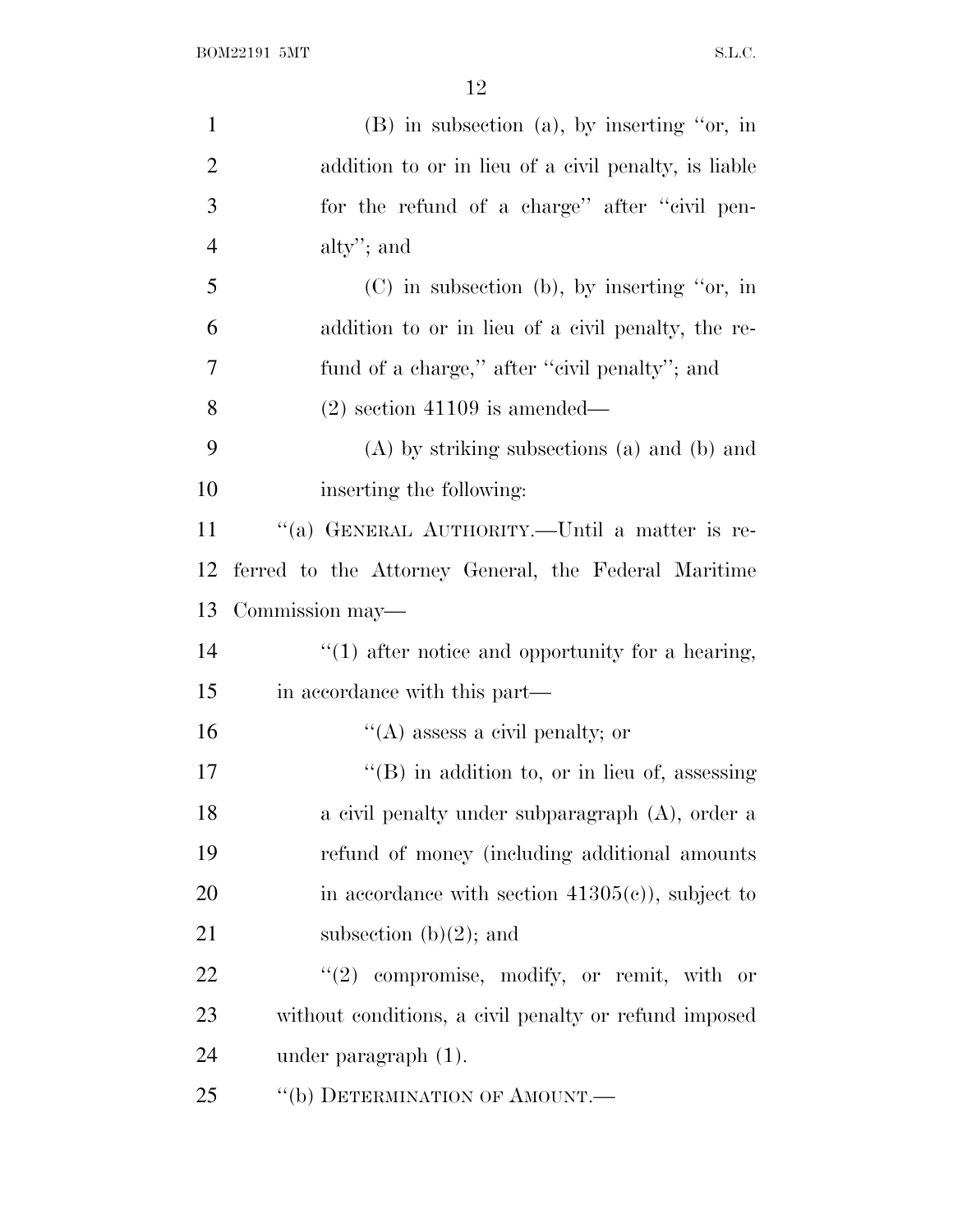| $\mathbf{1}$   | "(1) FACTORS FOR CONSIDERATION. In deter-            |
|----------------|------------------------------------------------------|
| $\overline{2}$ | mining the amount of a civil penalty assessed or re- |
| 3              | fund of money ordered pursuant to subsection (a),    |
| $\overline{4}$ | the Federal Maritime Commission shall take into      |
| 5              | consideration-                                       |
| 6              | $\lq\lq$ the nature, circumstances, extent,          |
| 7              | and gravity of the violation committed;              |
| 8              | $\lq\lq$ with respect to the violator—               |
| 9              | "(i) the degree of culpability;                      |
| 10             | "(ii) any history of prior offenses;                 |
| 11             | "(iii) the ability to pay; and                       |
| 12             | "(iv) such other matters as justice                  |
| 13             | may require; and                                     |
| 14             | $\lq\lq$ (C) the amount of any refund of money       |
| 15             | ordered pursuant to subsection $(a)(1)(B)$ .         |
| 16             | $"(2)$ COMMENSURATE REDUCTION IN<br><b>CIVIL</b>     |
| 17             | PENALTY.-                                            |
| 18             | "(A) IN GENERAL.—In any case in which                |
| 19             | the Federal Maritime Commission orders a re-         |
| 20             | fund of money pursuant to subsection $(a)(1)(B)$     |
| 21             | in addition to assessing a civil penalty pursuant    |
| 22             | to subsection $(a)(1)(A)$ , the amount of the civil  |
| 23             | penalty assessed shall be decreased by any addi-     |
| 24             | tional amounts included in the refund of money       |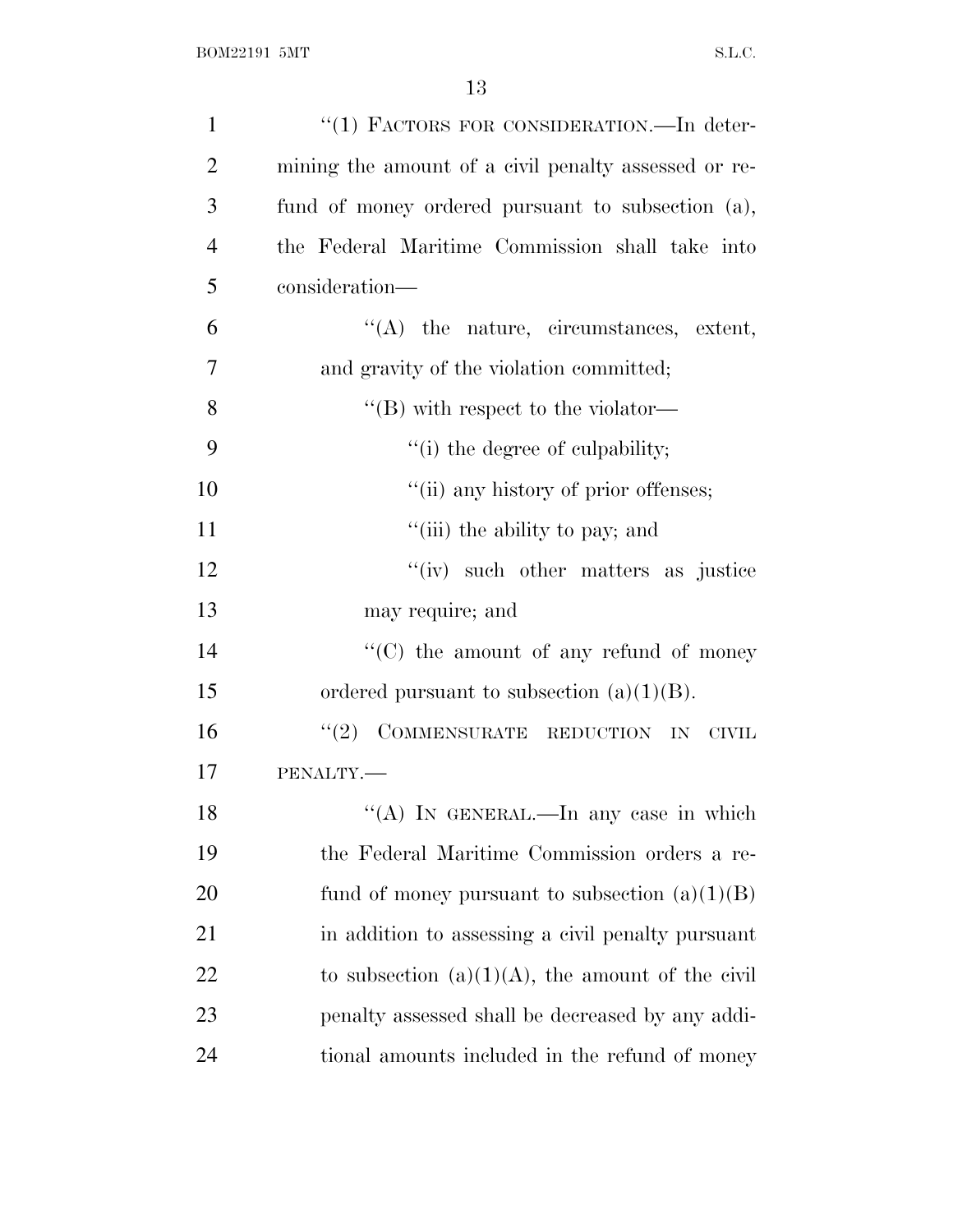| $\mathbf{1}$   | in excess of the actual injury (as defined in sec-   |
|----------------|------------------------------------------------------|
| $\overline{2}$ | tion $41305(a)$ ).                                   |
| 3              | "(B) TREATMENT OF REFUNDS.—A re-                     |
| $\overline{4}$ | fund of money ordered pursuant to subsection         |
| 5              | $(a)(1)(B)$ shall be—                                |
| 6              | "(i) considered to be compensation                   |
| 7              | paid to the applicable claimant; and                 |
| 8              | "(ii) deducted from the total amount                 |
| 9              | of damages awarded to that claimant in a             |
| 10             | civil action against the violator relating to        |
| 11             | the applicable violation.";                          |
| 12             | $(B)$ in subsection $(c)$ , by striking "may not     |
| 13             | be imposed" and inserting "or refund of money        |
| 14             | under subparagraph $(A)$ or $(B)$ , respectively, of |
| 15             | subsection $(a)(1)$ may not be imposed";             |
| 16             | $(C)$ in subsection (e), by inserting "or            |
| 17             | order a refund of money" after "penalty";            |
| 18             | (D) in subsection (f), by inserting ", or            |
| 19             | that is ordered to refund money," after "as-         |
| 20             | sessed"; and                                         |
| 21             | $(E)$ in subsection $(g)$ , in the first sentence,   |
| 22             | by inserting "or a refund required under this        |
| 23             | section" after "penalty".                            |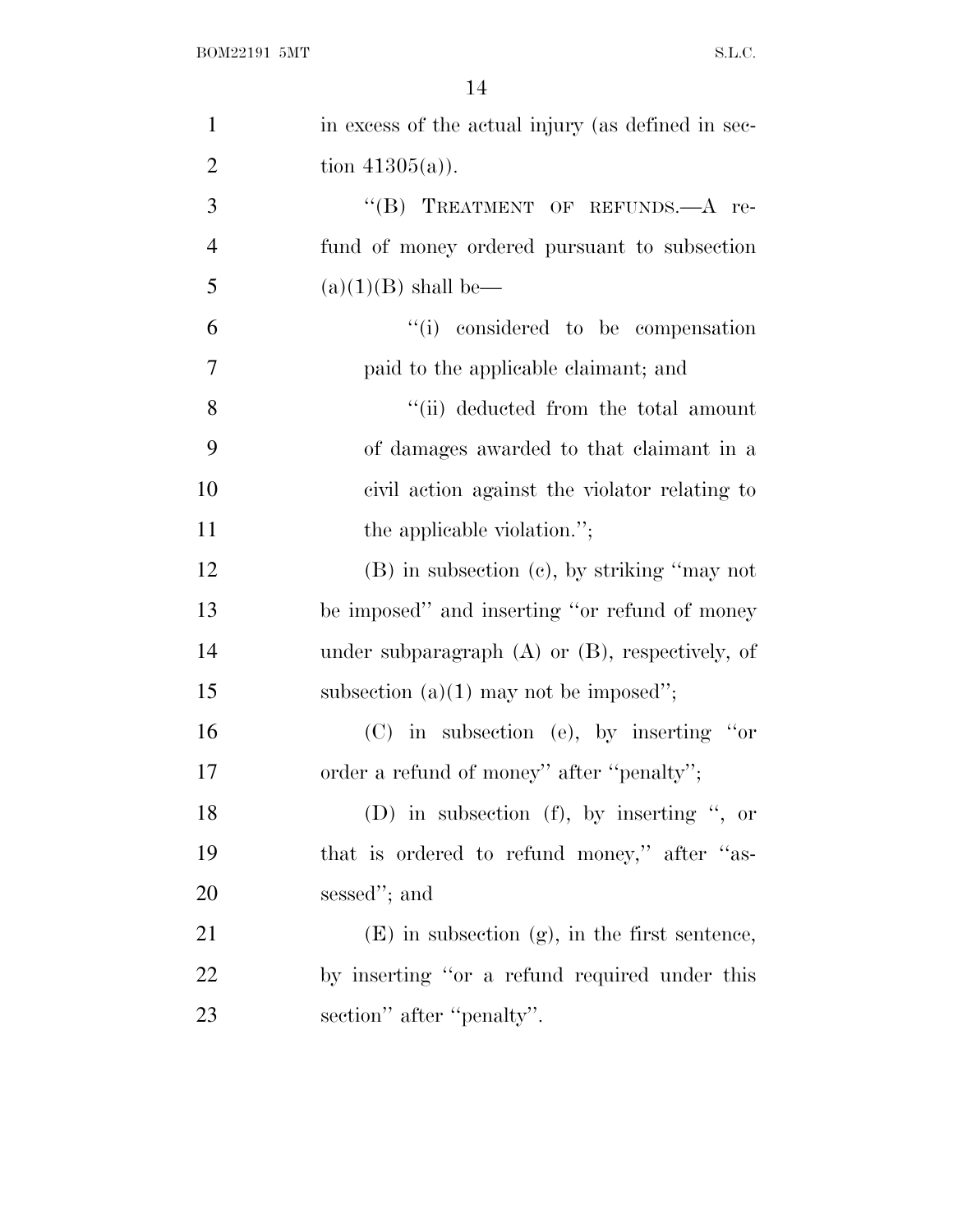#### **SEC. 9. DATA COLLECTION.**

 (a) I<sup>N</sup> GENERAL.—Chapter 411 of title 46, United States Code, is amended by adding at the end the fol-lowing:

## **''SEC. 41110. DATA COLLECTION.**

 ''The Federal Maritime Commission shall publish on its website a calendar quarterly report that describes the total import and export tonnage and the total loaded and empty 20-foot equivalent units per vessel (making port in the United States, including any territory or possession of the United States) operated by each ocean common car- rier covered under this chapter. Ocean common carriers under this chapter shall provide to the Commission all nec- essary information, as determined by the Commission, for completion of this report.''.

 (b) CLERICAL AMENDMENT.—The analysis for chap- ter 411 of title 46, United States Code, is amended by adding at the end the following:

''41110. Data collection.''.

### **SEC. 10. CHARGE COMPLAINTS.**

 (a) I<sup>N</sup> GENERAL.—Chapter 413 of title 46, United States Code, is amended by adding at the end the fol-lowing:

## **''§ 41310. Charge complaints**

 ''(a) I<sup>N</sup> GENERAL.—A person may submit to the Federal Maritime Commission, and the Commission shall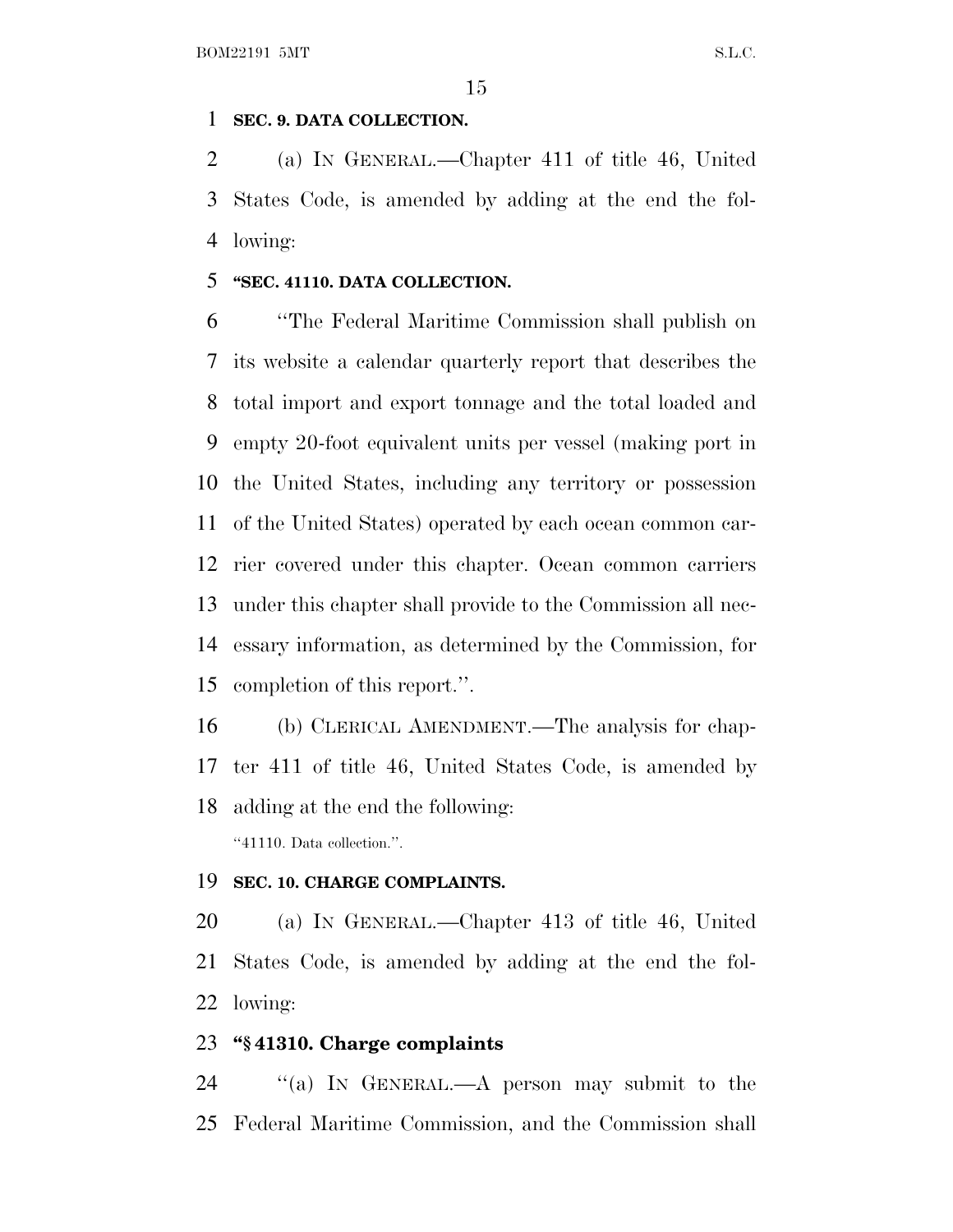BOM22191 5MT S.L.C.

 accept, information concerning complaints about charges assessed by an ocean common carrier. The information submitted to the Commission may include the bill of lading numbers, certifications, or any other relevant information. ''(b) INVESTIGATION.—Upon receipt of a submission under subsection (a), with respect to a charge assessed by a common carrier, the Commission shall promptly in- vestigate the charge with regard to compliance with sec- tion 41104(a) and section 41102. The common carrier shall—

11  $\langle (1)$  be provided an opportunity to submit addi- tional information related to the charge in question; and

 $\frac{1}{2}$  bear the burden of establishing the reason- ableness of any demurrage or detention charges which are the subject of any complaint proceeding challenging a common carrier demurrage or deten- tion charge pursuant to section 545.5 of title 46, Code of Federal regulations (or successor regula-tions).

21 "(c) REFUND.—Upon receipt of submissions under subsection (a), if the Commission determines that a charge does not comply with section 41104(a) or 41102, the Commission shall promptly order the refund of charges paid.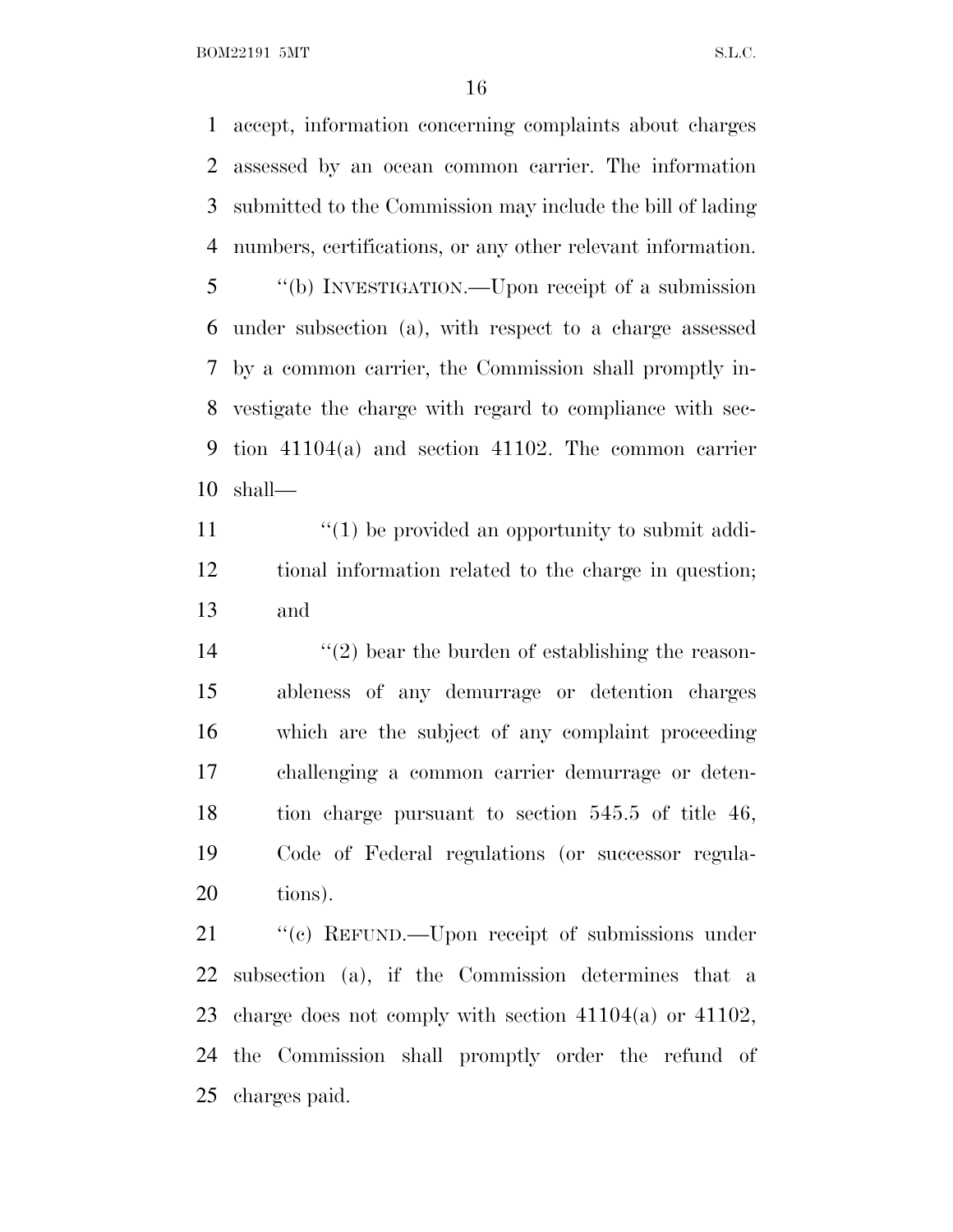''(d) PENALTIES.—In the event of a finding that a charge does not comply with section 41104(a) or 41102 after submission under subsection (a), a civil penalty under section 41107 shall be applied to the common car-rier making such charge.

 ''(e) CONSIDERATIONS.—If the common carrier as- sessing the charge is acting in the capacity of a non-vessel- operating common carrier, the Commission shall, while conducting an investigation under subsection (b), con-sider—

11  $\frac{1}{1}$   $\frac{1}{1}$  whether the non-vessel-operating common carrier is responsible for the noncompliant assess-ment of the charge, in whole or in part; and

14  $\frac{1}{2}$  whether another party is ultimately re- sponsible in whole or in part and potentially subject to action under subsections (c) and (d).''.

 (b) CLERICAL AMENDMENT.—The analysis for chap- ter 413 of title 46, United States Code, is amended by adding at the end the following:

''41310. Charge complaints.''.

#### **SEC. 11. INVESTIGATIONS.**

 (a) AMENDMENTS.—Section 41302 of title 46, United States Code, is amended—

 (1) in subsection (a), in the first sentence, by striking ''or agreement'' and inserting ''agreement, fee, or charge''; and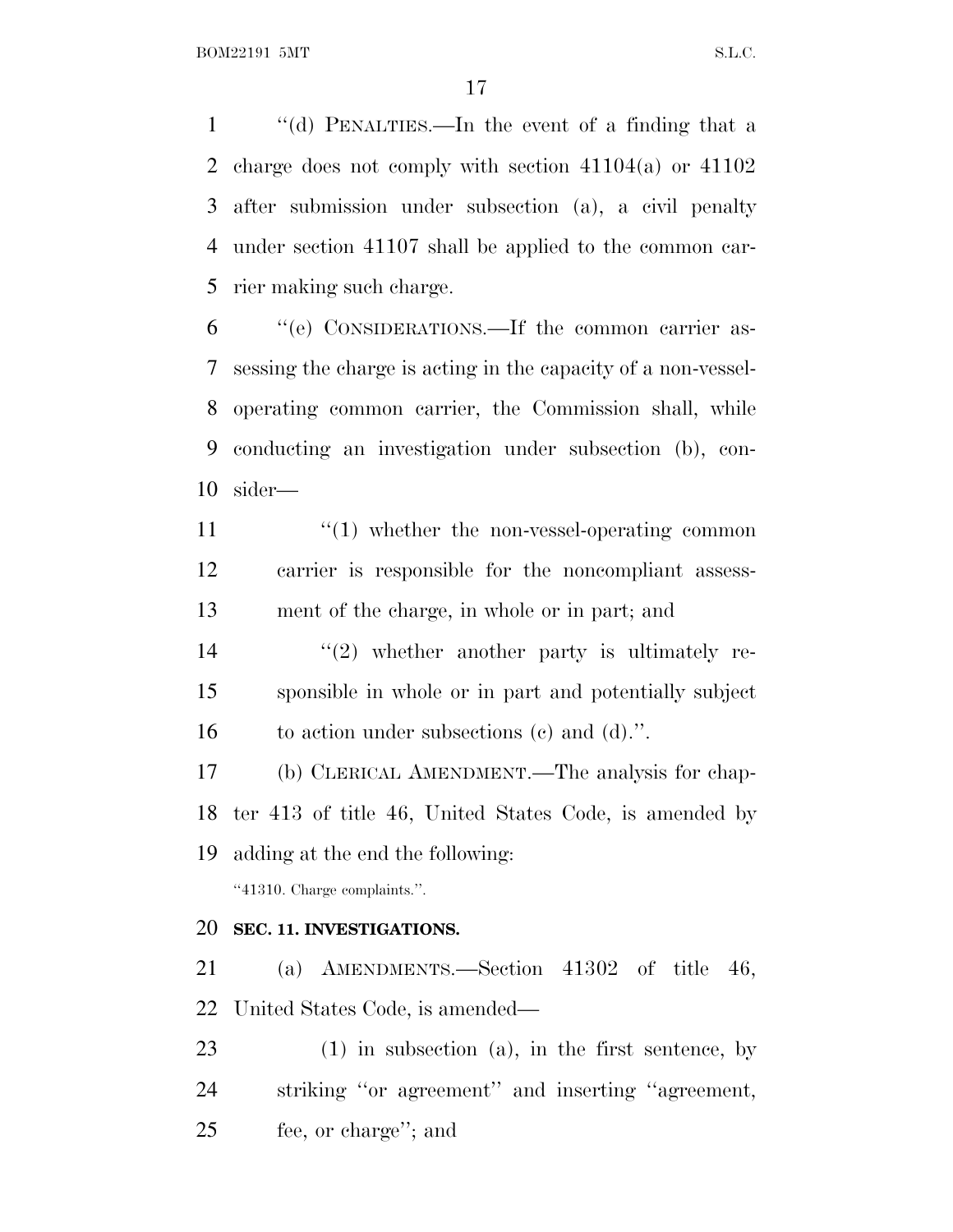1 (2) in subsection (b)— (A) in the subsection heading, by striking ''**Agreement**'' and inserting ''**Agreement, fee, or charge**''; and (B) by inserting '', fee, or charge'' after ''agreement''. (b) REPORT.—The Federal Maritime Commission shall publish on a publicly available website of the Com- mission a report containing the results of the investigation entitled ''Fact Finding No. 29, International Ocean Transportation Supply Chain Engagement''. **SEC. 12. AWARD OF ADDITIONAL AMOUNTS.** Section 41305(c) of title 46, United States Code is amended by striking ''41102(b)'' and inserting ''sub-section (b) or (c) of section 41102''.

### **SEC. 13. ENFORCEMENT OF REPARATION ORDERS.**

 Section 41309 of title 46, United States Code, is amended—

 (1) in subsection (a), by striking ''reparation, the person to whom the award was made'' and in- serting ''a refund of money or reparation, the person to which the refund or reparation was awarded''; and

(2) in subsection (b), in the first sentence—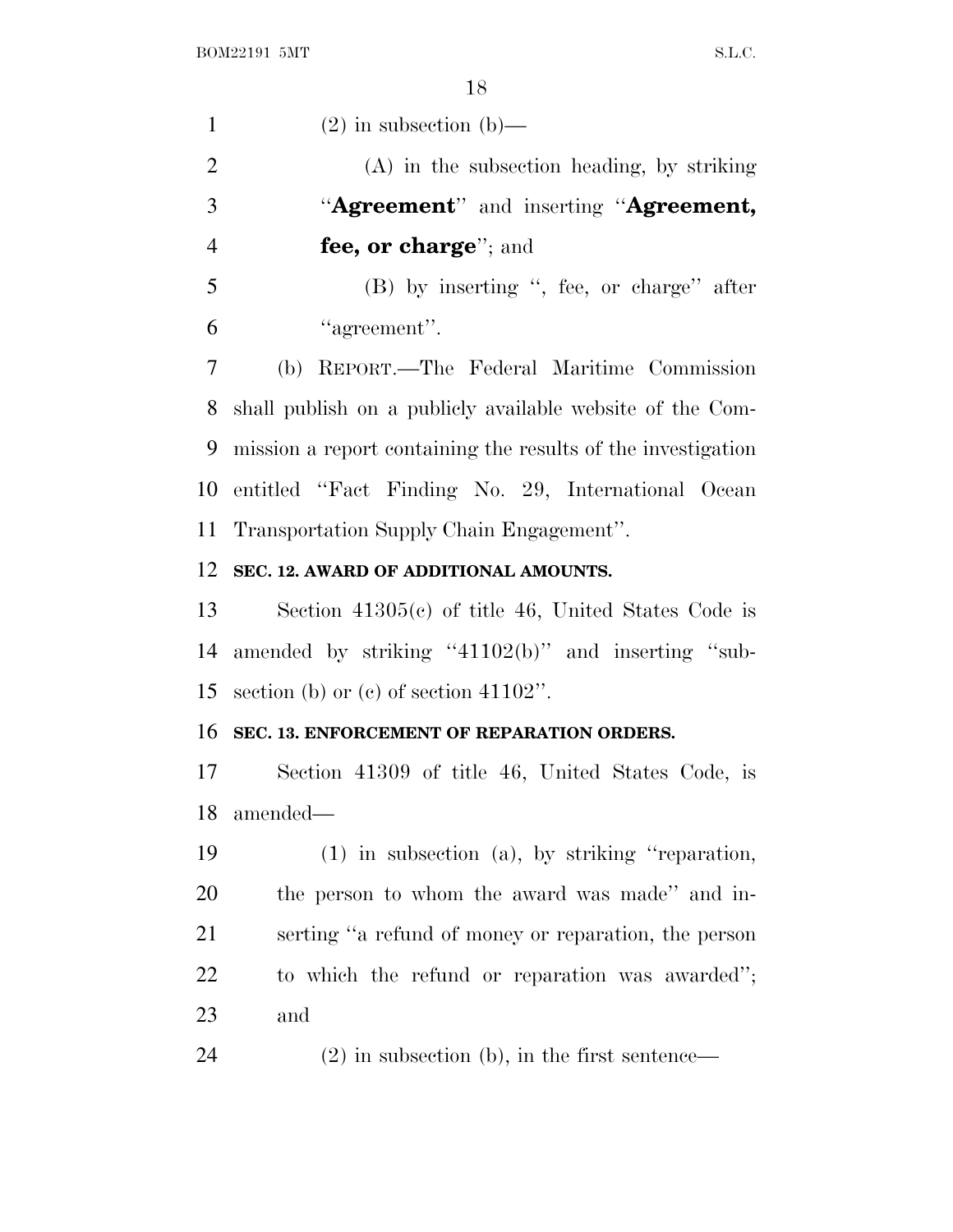| $\mathbf{1}$   | (A) by striking "made an award of repara-              |
|----------------|--------------------------------------------------------|
| $\overline{2}$ | tion" and inserting "ordered a refund of money         |
| 3              | or any other award of reparation"; and                 |
| $\overline{4}$ | (B) by inserting "(except for the Commis-              |
| 5              | sion or any component of the Commission)"              |
| 6              | after "parties in the order".                          |
| 7              | SEC. 14. ANNUAL REPORT TO CONGRESS.                    |
| 8              | Section 46106(b) of title 46, United States Code, is   |
| 9              | amended—                                               |
| 10             | $(1)$ in paragraph $(5)$ , by striking "and" at the    |
| 11             | end;                                                   |
| 12             | $(2)$ in paragraph $(6)$ , by striking the period and  |
| 13             | inserting "; and"; and                                 |
| 14             | (3) by adding at the end the following:                |
| 15             | $\lq(7)$ an identification of any otherwise con-       |
| 16             | cerning practices by ocean common carriers, particu-   |
| 17             | larly such carriers that are controlled carriers, that |
| 18             | $are$ —                                                |
| 19             | "(A) State-owned or State-controlled enter-            |
| 20             | prises; or                                             |
| 21             | "(B) owned or controlled by, a subsidiary              |
| 22             | of, or otherwise related legally or financially        |
| 23             | (other than a minority relationship or invest-         |
| 24             | ment) to a corporation based in a country—             |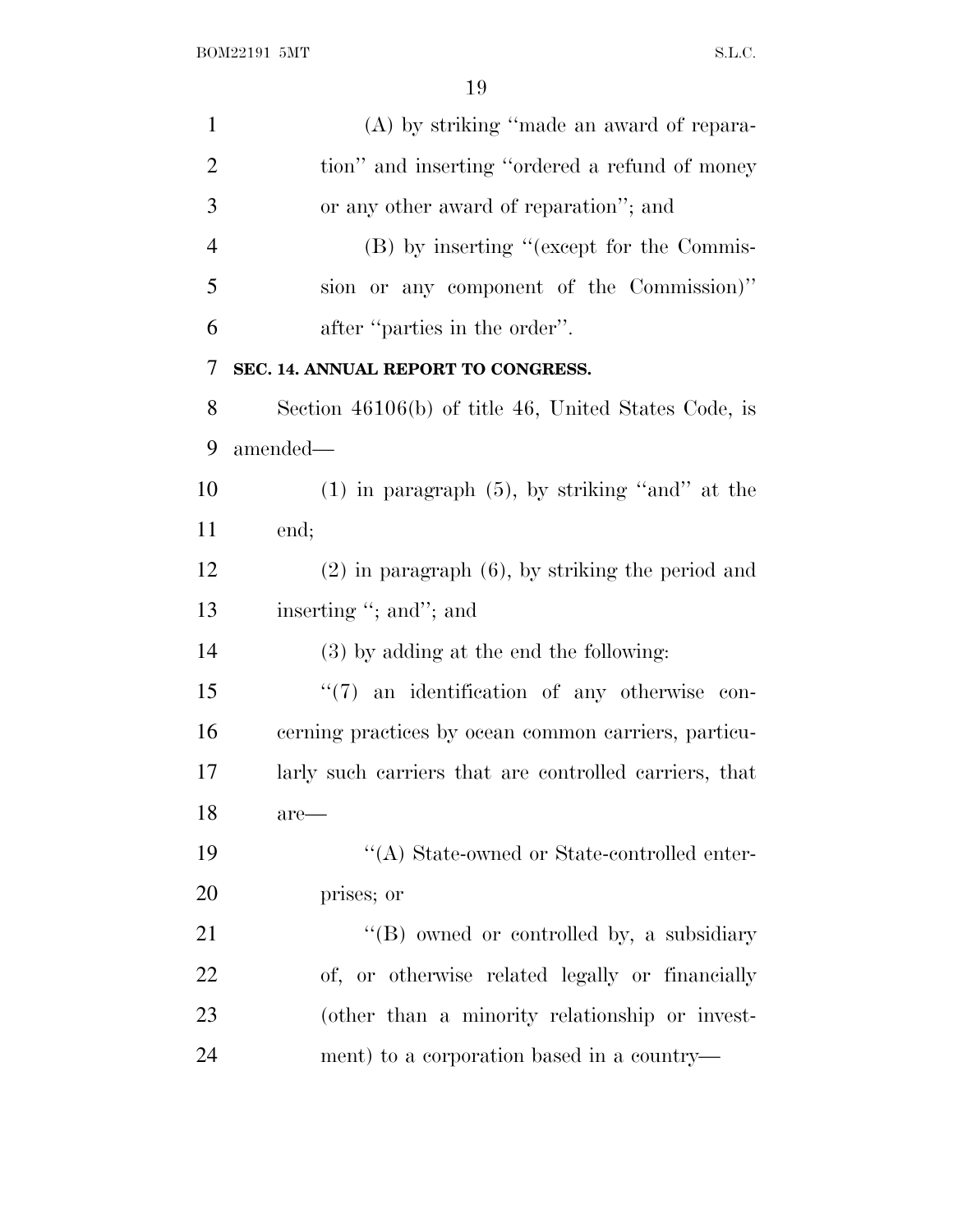| $\mathbf{1}$   | "(i) identified as a nonmarket econ-                             |
|----------------|------------------------------------------------------------------|
| $\overline{2}$ | omy country (as defined in section $771(18)$ )                   |
| 3              | of the Tariff Act of 1930 (19 U.S.C.                             |
| $\overline{4}$ | $1677(18)$ ) as of the date of enactment of                      |
| 5              | this paragraph;                                                  |
| 6              | "(ii) identified by the United States                            |
| $\overline{7}$ | Trade Representative in the most recent                          |
| 8              | report required by section 182 of the                            |
| 9              | Trade Act of 1974 (19 U.S.C. 2242) as a                          |
| 10             | priority foreign country under subsection                        |
| 11             | $(a)(2)$ of that section; or                                     |
| 12             | "(iii) subject to monitoring by the                              |
| 13             | United States Trade Representative under                         |
| 14             | section 306 of the Trade Act of 1974 (19)                        |
| 15             | U.S.C. $2416$ .".                                                |
| 16             | SEC. 15. TECHNICAL AMENDMENTS.                                   |
| 17             | $(1)$ Section 41108(a) of title 46, United States                |
| 18             | Code, is amended by striking "section $41104(1)$ , $(2)$ ,       |
| 19             | or $(7)$ " and inserting "paragraphs $(1)$ , $(2)$ , or $(7)$ of |
| 20             | section $41104(a)$ .                                             |
| 21             | $(2)$ Section 41109 $(e)$ of title 46, United States             |
| 22             | Code, is amended by striking "section $41102(a)$ or              |
| 23             | $41104(1)$ or $(2)$ of this title" and inserting "sub-           |
| 24             | section (a) or (d) of section $41102$ or paragraphs $(1)$        |
| 25             | or $(2)$ of section $41104(a)$ .                                 |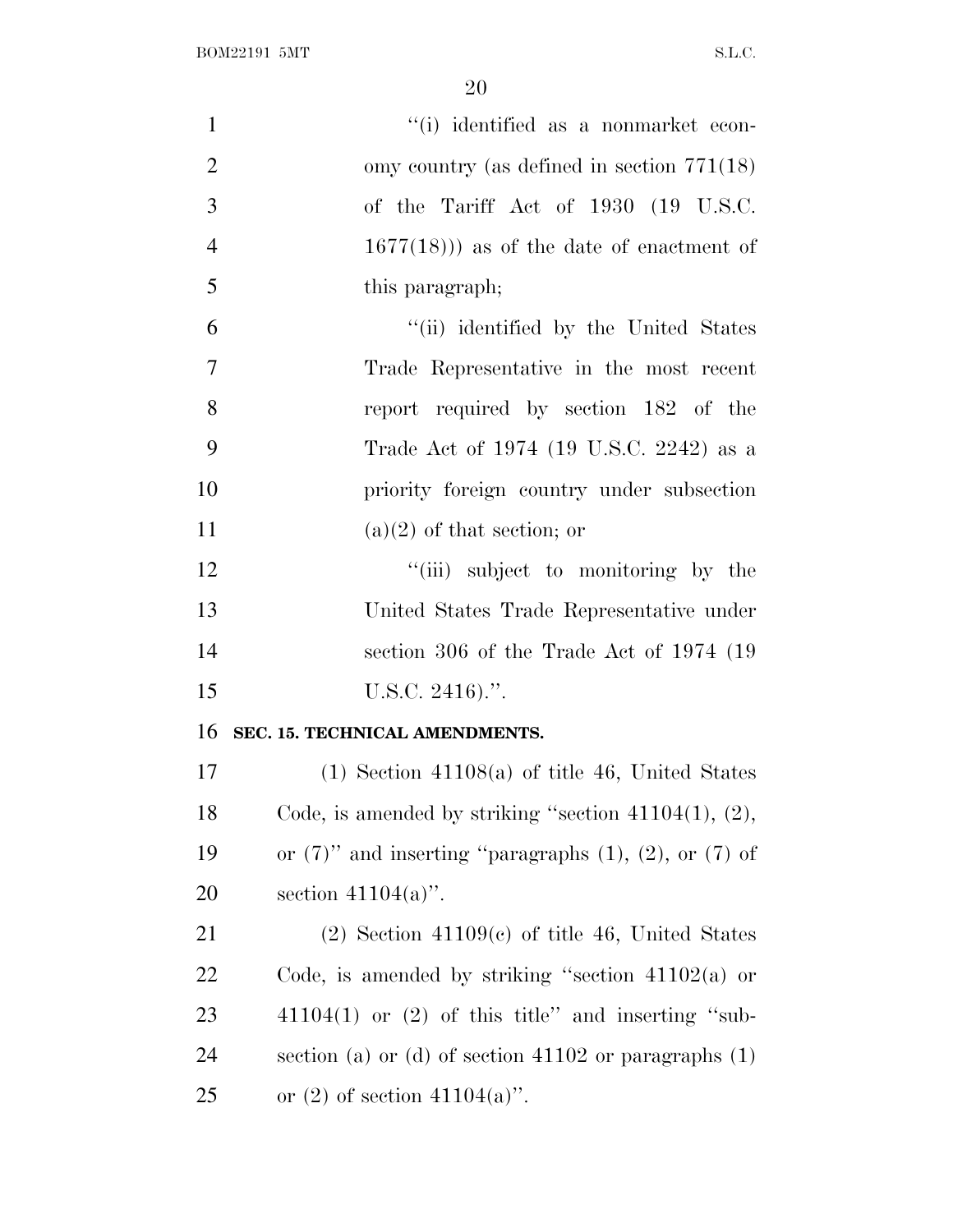| $\mathbf{1}$   | $(3)$ Section 41305 of title 46, United States       |
|----------------|------------------------------------------------------|
| $\overline{2}$ | Code, as amended by section 12 of this Act, is fur-  |
| 3              | ther amended—                                        |
| $\overline{4}$ | $(A)$ in subsection $(c)$ , by striking              |
| 5              | "41104(3) or (6), or 41105(1) or (3) of this         |
| 6              | title" and inserting "paragraph (3) or (6) of        |
| $\overline{7}$ | section $41104(a)$ , or paragraph $(1)$ or $(3)$ of  |
| 8              | section $41105$ "; and                               |
| 9              | (B) in subsection (d), by striking "section          |
| 10             | $41104(4)(A)$ or (B) of this title" and inserting    |
| 11             | "subparagraph $(A)$ or $(B)$ of section              |
| 12             | $41104(a)(4)$ ".                                     |
|                |                                                      |
| 13             | SEC. 16. DWELL TIME STATISTICS.                      |
| 14             | (a) DEFINITIONS.—In this section:                    |
| 15             | (1) DIRECTOR.—The term "Director" means              |
| 16             | the Director of the Bureau of Transportation Statis- |
| 17             | tics.                                                |
| 18             | (2) MARINE CONTAINER.—The term "marine               |
| 19             | container" means an intermodal container with a      |
| 20             | length of                                            |
| 21             | $(A)$ not less than 20 feet; and                     |
| 22             | (B) not greater than 45 feet.                        |
| 23             | (3) OUT OF SERVICE PERCENTAGE.—The term              |
| 24             | "out of service percentage" means the proportion of  |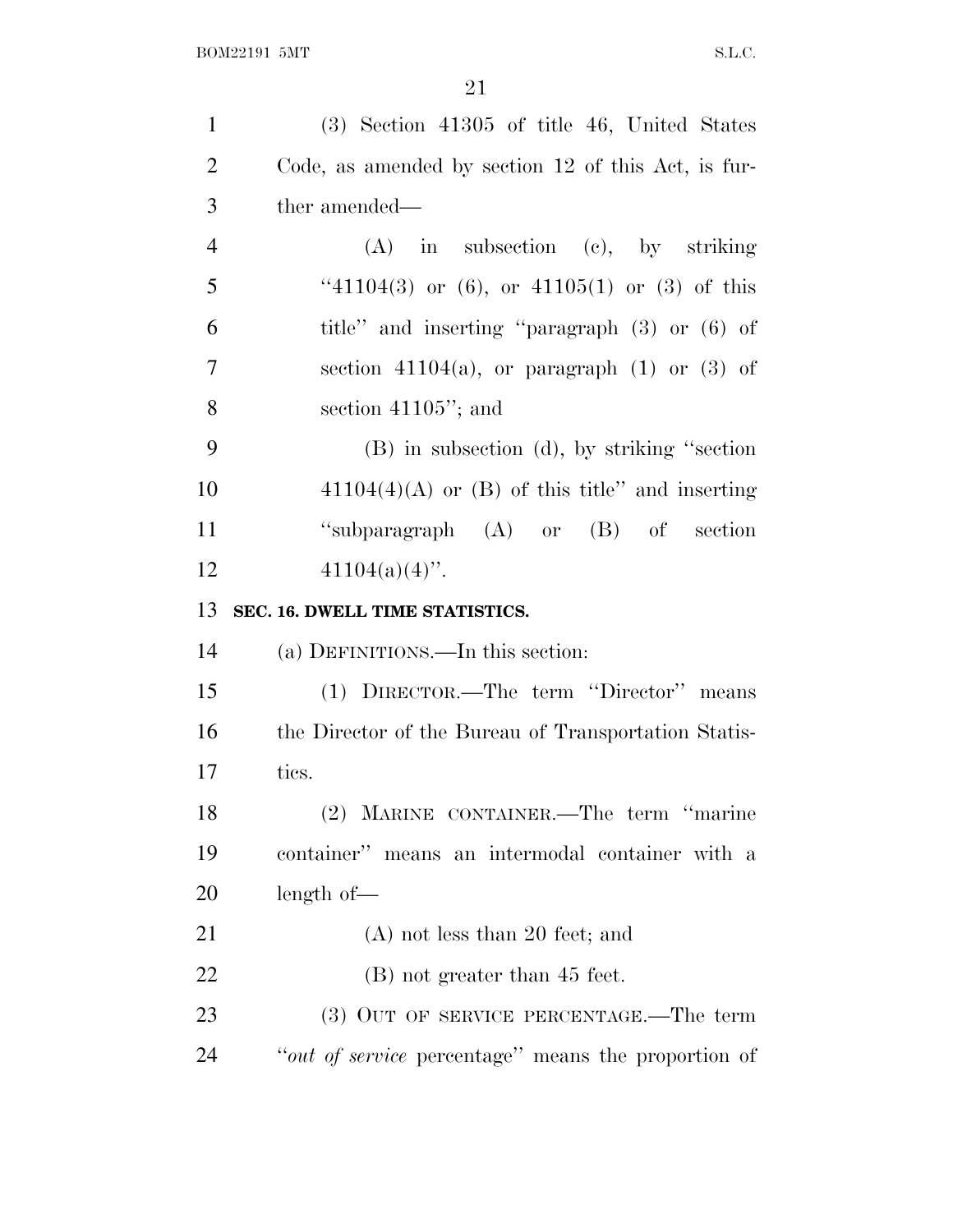| the chassis fleet for any defined geographical area |
|-----------------------------------------------------|
| that is out of service at any one time.             |

 (4) STREET DWELL TIME.—The term ''street dwell time'', with respect to a piece of equipment, means the quantity of time during which the piece of equipment is in use outside of the terminal.

(b) AUTHORITY TO COLLECT DATA.—

 (1) IN GENERAL.—Each port, marine terminal operator, and chassis owner or provider with a fleet of over 50 chassis that supply chassis for a fee shall submit to the Director such data as the Director de- termines to be necessary for the implementation of this section, subject to subchapter III of chapter 35 of title 44, United States Code.

 (2) APPROVAL BY OMB.—Subject to the avail- ability of appropriations, not later than 60 days after the date of enactment of this Act, the Director of the Office of Management and Budget shall ap- prove an information collection for purposes of this section.

 (c) PUBLICATION.—Subject to the availability of ap- propriations, not later than 240 days after the date of en- actment of this Act, and not less frequently than monthly thereafter, the Director shall publish statistics relating to the dwell time of equipment used in intermodal transpor-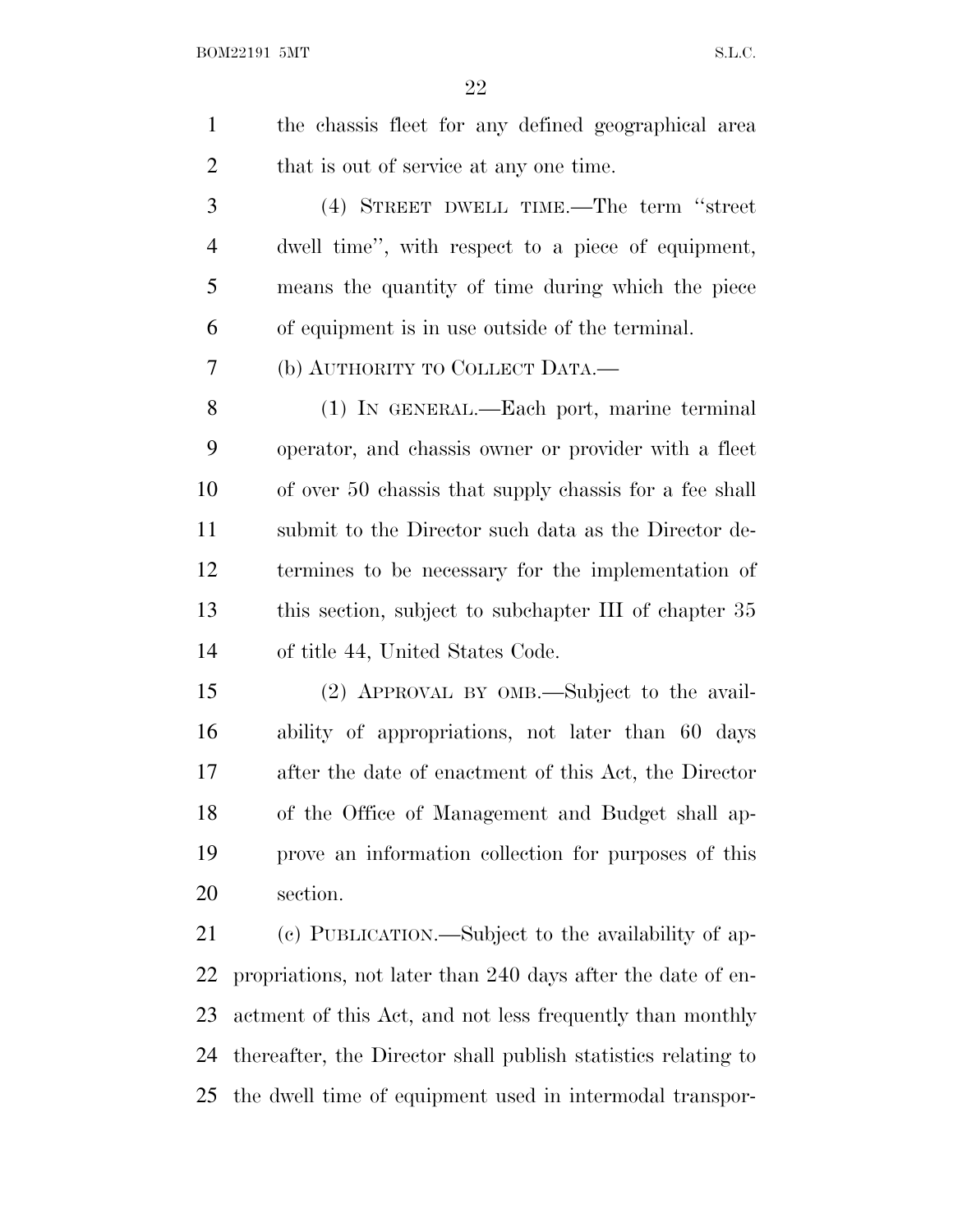tation at the top 25 intermodal freight facilities, includ-2 ing-

 (1) total street dwell time, from all causes, of marine containers and marine container chassis; and (2) the average out of service percentage, which shall not be identifiable with any particular port, marine terminal operators, or chassis provider.

 (d) FACTORS.—Subject to the availability of appro- priations, to the maximum extent practicable, the Director shall publish the statistics described in subsection (c) on a local, regional, and national basis.

 (e) SUNSET.—The authority under this section shall expire December 31, 2026.

#### **SEC. 17. FEDERAL MARITIME COMMISSION ACTIVITIES.**

 (a) PUBLIC SUBMISSIONS TO COMMISSION.—The Commission shall—

 (1) establish on the public website of the Com- mission a webpage that allows for the submission of comments, complaints, concerns, reports of non- compliance, requests for investigation, and requests 21 for alternative dispute resolution; and

 (2) direct each submission under the link estab- lished under paragraph (1) to the appropriate com-ponent office of the Commission.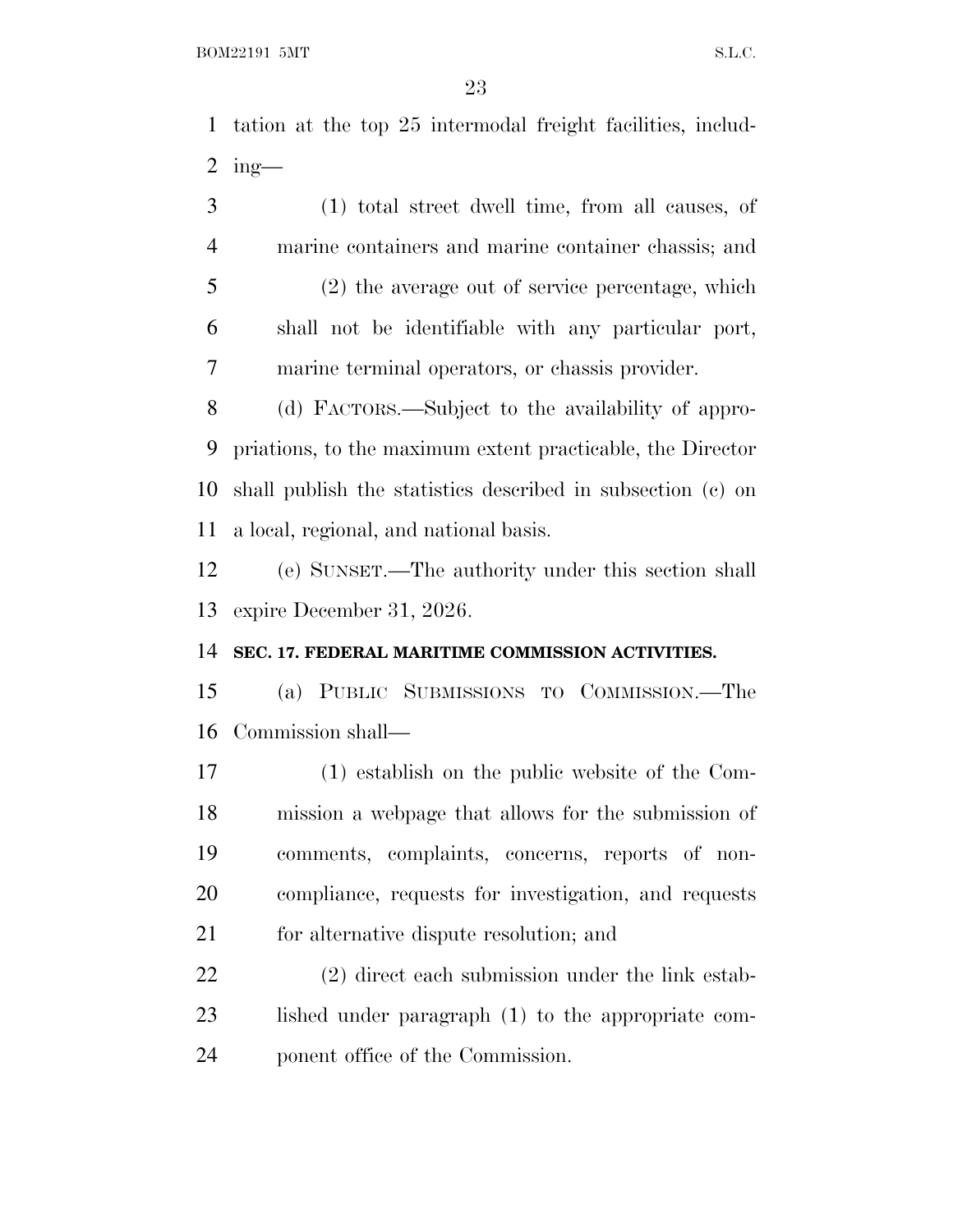(b) AUTHORIZATION OF OFFICE OF CONSUMER AF- FAIRS AND DISPUTE RESOLUTION SERVICES.—The Com- mission shall maintain an Office of Consumer Affairs and Dispute Resolution Services to provide nonadjudicative ombuds assistance, mediation, facilitation, and arbitration to resolve challenges and disputes involving cargo ship- ments, household good shipments, and cruises subject to the jurisdiction of the Commission.

 (c) ENHANCING CAPACITY FOR INVESTIGATIONS.— (1) IN GENERAL.—Pursuant to section 41302 of title 46, United States Code, not later than 18 months after the date of enactment of this Act, the Chairperson of the Commission shall staff within the Bureau of Enforcement, the Bureau of Certification and Licensing, the Office of the Managing Director, the Office of Consumer Affairs and Dispute Resolu- tion Services, and the Bureau of Trade Analysis not fewer than 7 total positions to assist in investiga- tions and oversight, in addition to the positions with- in the Bureau of Enforcement, the Bureau of Cer- tification and Licensing, the Office of the Managing Director, the Office of Consumer Affairs and Dis- pute Resolution Services, and the Bureau of Trade Analysis on that date of enactment.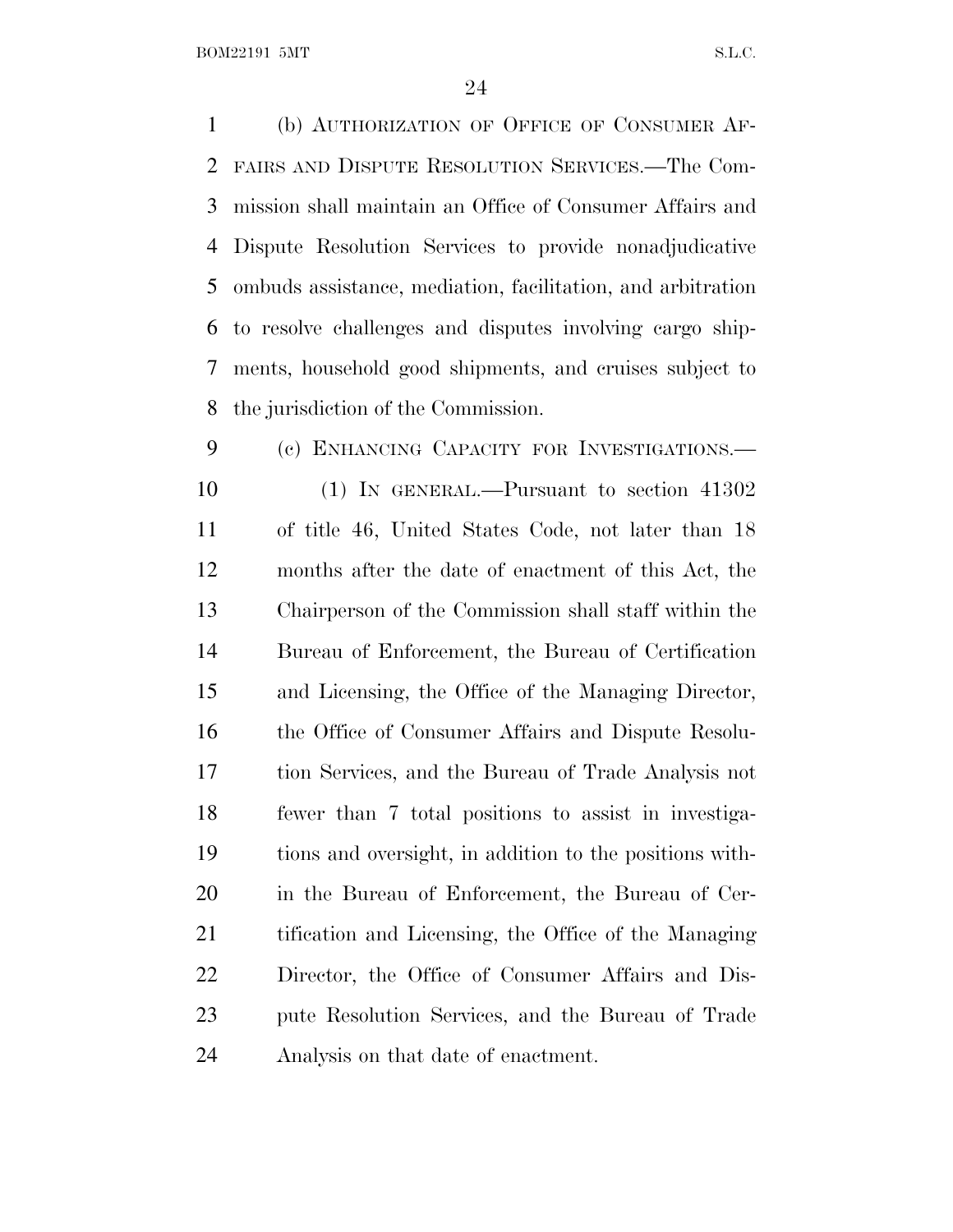| $\mathbf{1}$   | (2) DUTIES.—The additional staff appointed         |
|----------------|----------------------------------------------------|
| $\overline{2}$ | under paragraph (1) shall provide support—         |
| 3              | (A) to Area Representatives of the Bureau          |
| $\overline{4}$ | of Enforcement;                                    |
| 5              | (B) to attorneys of the Bureau of Enforce-         |
| 6              | ment in enforcing the laws and regulations sub-    |
| 7              | ject to the jurisdiction of the Commission;        |
| 8              | (C) for the alternative dispute resolution         |
| 9              | services of the Commission; or                     |
| 10             | (D) for the review of agreements and ac-           |
| 11             | tivities subject to the authority of the Commis-   |
|                |                                                    |
| 12             | sion.                                              |
| 13             | SEC. 18. TEMPORARY EMERGENCY AUTHORITY.            |
| 14             | (a) DEFINITIONS.—In this section:                  |
| 15             | (1) COMMON CARRIER.—The term "common               |
| 16             | carrier" has the meaning given the term in section |
| 17             | 40102 of title 46, United States Code.             |
| 18             | (2) MOTOR CARRIER.—The term "motor car-            |
| 19             | rier" has the meaning given the term in section    |
| 20             | 13102 of title 49, United States Code.             |
| 21             | (3) RAIL CARRIER.—The term "rail carrier"          |
| 22             | has the meaning given the term in section 10102 of |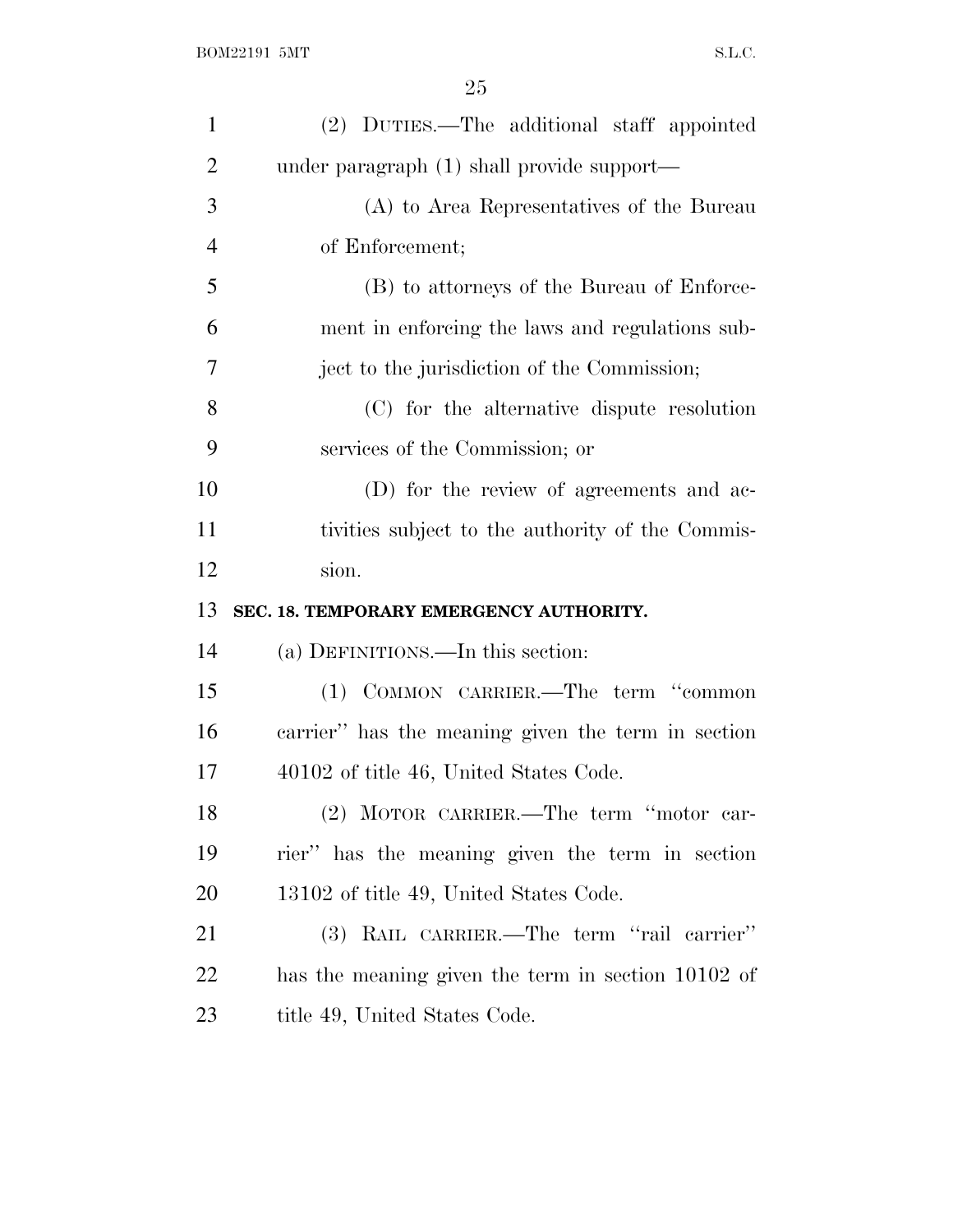| $\mathbf{1}$   | (4) SHIPPER.—The term "shipper" has the                |
|----------------|--------------------------------------------------------|
| $\overline{2}$ | meaning given the term in section $40102$ of title 46, |
| 3              | United States Code.                                    |
| $\overline{4}$ | (b) PUBLIC INPUT ON INFORMATION SHARING.               |
| 5              | $(1)$ In GENERAL.—Not later than 60 days after         |
| 6              | the date of enactment of this Act, the Commission      |
| 7              | shall issue a request for information, seeking public  |
| 8              | comment regarding—                                     |
| 9              | (A) whether congestion of the carriage of              |
| 10             | goods has created an emergency situation of a          |
| 11             | magnitude such that there exists a substantial,        |
| 12             | adverse effect on the competitiveness and reli-        |
| 13             | ability of the international ocean transportation      |
| 14             | supply system;                                         |
| 15             | (B) whether an emergency order under                   |
| 16             | this section would alleviate such an emergency         |
| 17             | situation; and                                         |
| 18             | (C) the appropriate scope of such an emer-             |
| 19             | gency order, if applicable.                            |
| 20             | (2) CONSULTATION.—During the public com-               |
| 21             | ment period under paragraph (1), the Commission        |
| 22             | may consult, as the Commission determines to be        |
| 23             | appropriate, with—                                     |
| 24             | (A) other Federal departments and agen-                |
| 25             | cies; and                                              |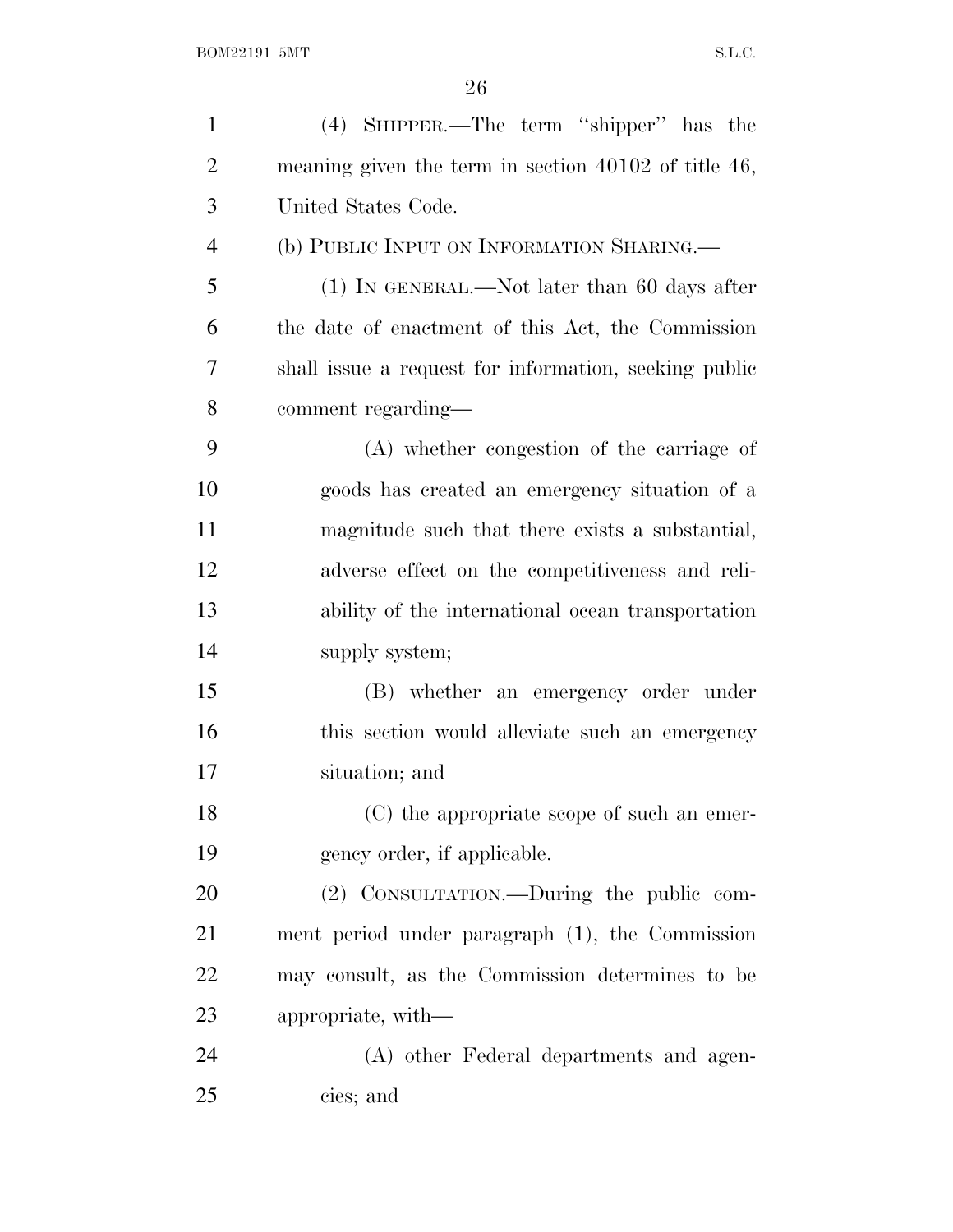(B) persons with expertise relating to mar-itime and freight operations.

 (c) AUTHORITY T<sup>O</sup> REQUIRE INFORMATION SHAR- ING.—On making a unanimous determination described in subsection (d), the Commission may issue an emergency order requiring any common carrier or marine terminal operator to share directly with relevant shippers, rail car- riers, or motor carriers information relating to cargo throughput and availability, in order to ensure the effi- cient transportation, loading, and unloading of cargo to or from—

- (1) any inland destination or point of origin;
- (2) any vessel; or

(3) any point on a wharf or terminal.

(d) DESCRIPTION OF DETERMINATION.—

 (1) IN GENERAL.—A determination referred to in subsection (c) is a unanimous determination by the commissioners on the Commission that conges- tion of common carriage of goods has created an emergency situation of a magnitude such that there exists a substantial, adverse effect on the competi- tiveness and reliability of the international ocean transportation supply system.

 (2) FACTORS FOR CONSIDERATION.—In issuing an emergency order pursuant to subsection (c), the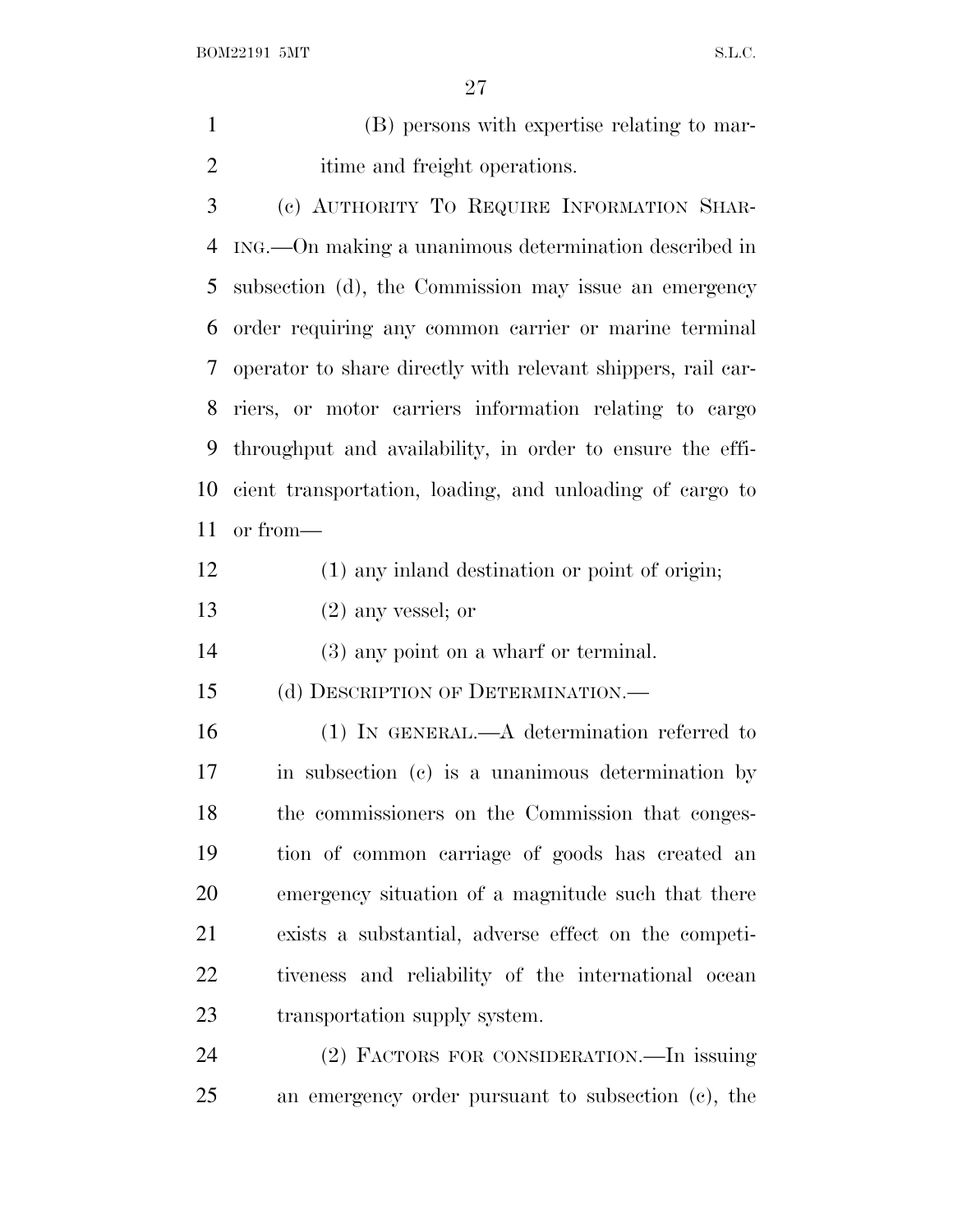BOM22191 5MT  $S.L.C.$ 

| $\mathbf{1}$   | Commission shall tailor the emergency order with re-   |
|----------------|--------------------------------------------------------|
| $\overline{2}$ | spect to temporal and geographic scope, taking into    |
| 3              | consideration the likely burdens on ocean carriers     |
| $\overline{4}$ | and marine terminal operators and the likely bene-     |
| 5              | fits on congestion relating to the purposes described  |
| 6              | in section 40101 of title 46, United States Code.      |
| 7              | (e) PETITIONS FOR EXCEPTION.—                          |
| 8              | $(1)$ In GENERAL.—A common carrier or marine           |
| 9              | terminal operator subject to an emergency order        |
| 10             | issued pursuant to this section may submit to the      |
| 11             | Commission a petition for exception from 1 or more     |
| 12             | requirements of the emergency order, based on a        |
| 13             | showing of undue hardship or other condition ren-      |
| 14             | dering compliance with such a requirement impracti-    |
| 15             | cable.                                                 |
| 16             | (2) DETERMINATION.—The Commission shall                |
| 17             | make a determination regarding a petition for excep-   |
| 18             | tion under paragraph $(1)$ by-                         |
| 19             | (A) majority vote; and                                 |
| 20             | (B) not later than 21 days after the date              |
| 21             | on which the petition is submitted.                    |
| 22             | INAPPLICABILITY PENDING REVIEW.—The<br>(3)             |
| 23             | requirements of an emergency order that is the sub-    |
| 24             | ject of a petition for exception under this subsection |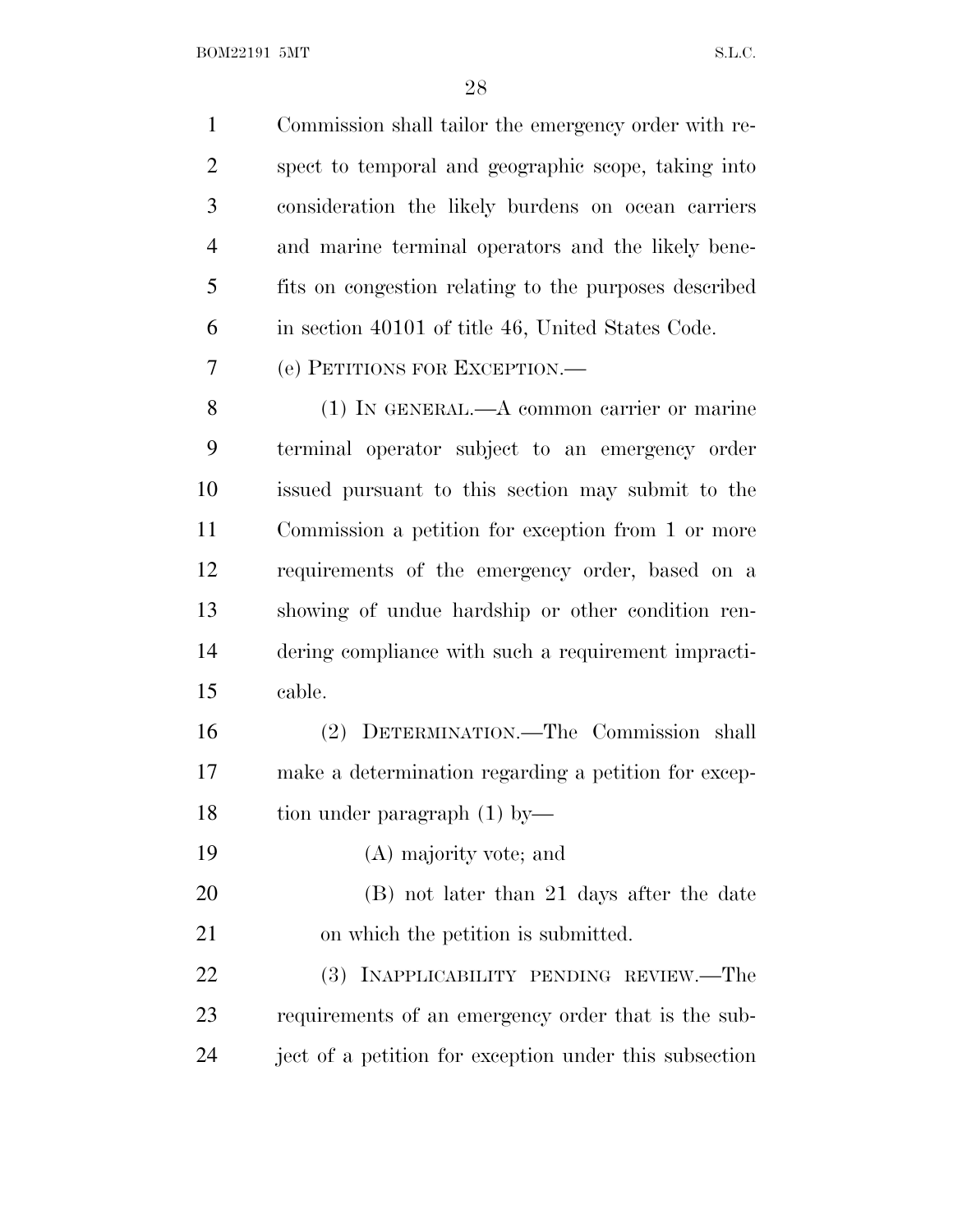| $\mathbf{1}$   | shall not apply to the petitioner during the period         |
|----------------|-------------------------------------------------------------|
| $\overline{2}$ | for which the petition is pending.                          |
| 3              | (f) LIMITATIONS.—                                           |
| $\overline{4}$ | (1) TERM.—An emergency order issued pursu-                  |
| 5              | ant to this section—                                        |
| 6              | (A) shall remain in effect for a period of                  |
| 7              | not longer than 60 days; but                                |
| 8              | (B) may be renewed by a unanimous deter-                    |
| 9              | mination of the Commission.                                 |
| 10             | (2) SUNSET.—The authority provided by this                  |
| 11             | section shall terminate on the date that is 18              |
| 12             | months after the date of enactment of this Act.             |
| 13             | <b>(3)</b><br>INVESTIGATIVE AUTHORITY<br>UNAF-              |
| 14             | FECTED.—Nothing in this section shall affect the in-        |
| 15             | vestigative authorities of the Commission as de-            |
| 16             | scribed in subpart R of part $502$ of title 46, Code        |
| 17             | of Federal Regulations.                                     |
| 18             | SEC. 19. BEST PRACTICES FOR CHASSIS POOLS.                  |
| 19             | (a) IN GENERAL.—Not later than April 1, 2023, the           |
| 20             | Commission shall enter into an agreement with the Trans-    |
| 21             | portation Research Board of the National Academies of       |
| 22             | Sciences, Engineering, and Medicine under which the         |
| 23             | Transportation Research Board shall carry out a study       |
| 24             | and develop best practices for on-terminal or near-ter-     |
| 25             | minal chassis pools that provide service to marine terminal |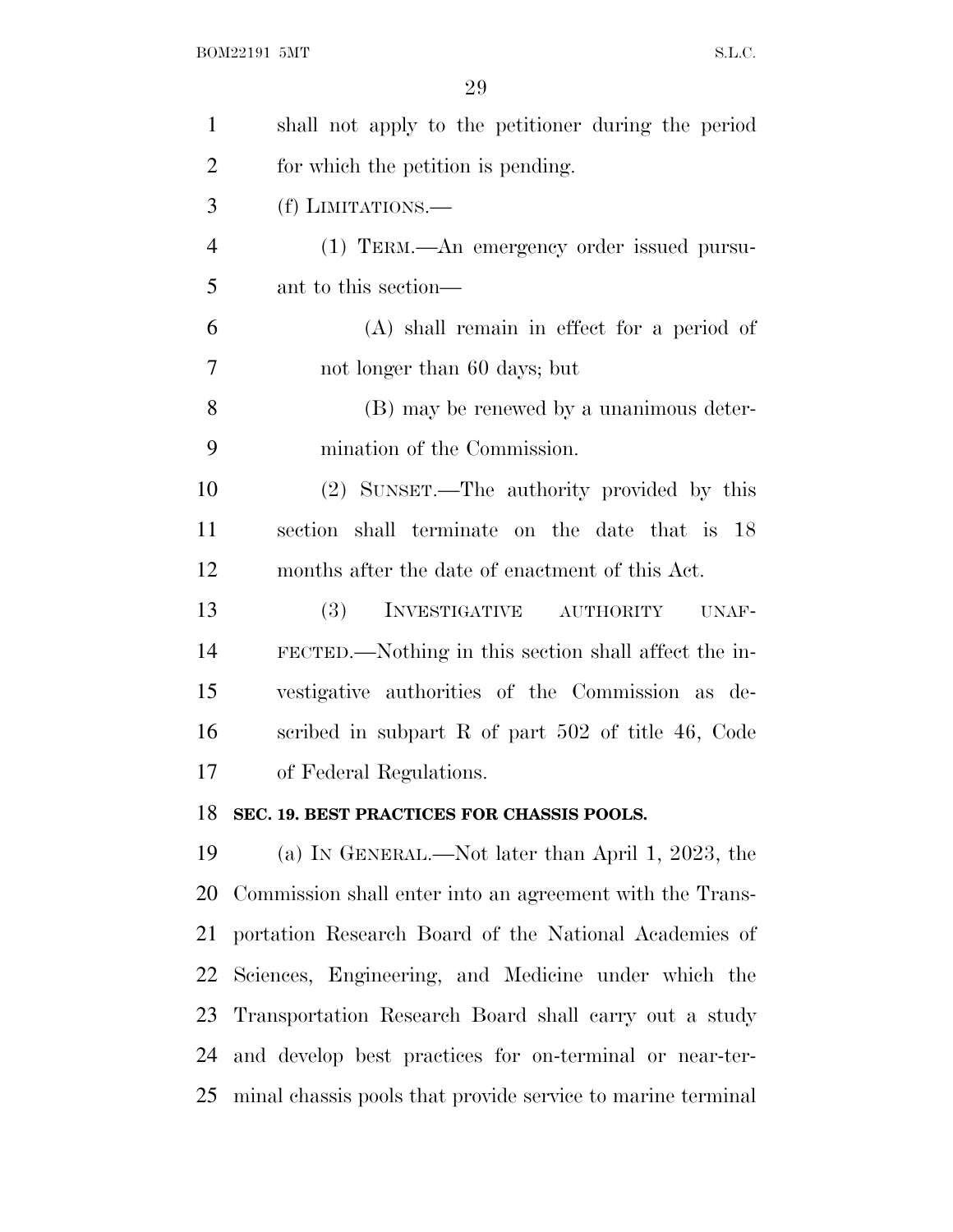operators, motor carriers, railroads, and other stake- holders that use the chassis pools, with the goal of opti-mizing supply chain efficiency and effectiveness.

 (b) REQUIREMENTS.—In developing best practices under subsection (a), the Transportation Research Board shall—

- (1) take into consideration—
- (A) practical obstacles to the implementa-tion of chassis pools; and
- (B) potential solutions to those obstacles; and

 (2) address relevant communication practices, information sharing, and knowledge management.

 (c) PUBLICATION.—The Commission shall publish the best practices developed under this section on a pub-licly available website by not later than April 1, 2024.

 (d) AUTHORIZATION OF APPROPRIATIONS.—There is authorized to be appropriated to the Commission to carry out this section \$500,000.

## **SEC. 20. LICENSING TESTING.**

 (a) I<sup>N</sup> GENERAL.—Not later than 90 days after the date of enactment of this Act, the Administrator of the Federal Motor Carrier Safety Administration (referred to in this section as the ''Administrator'') shall conduct a re-view of the discretionary waiver authority described in the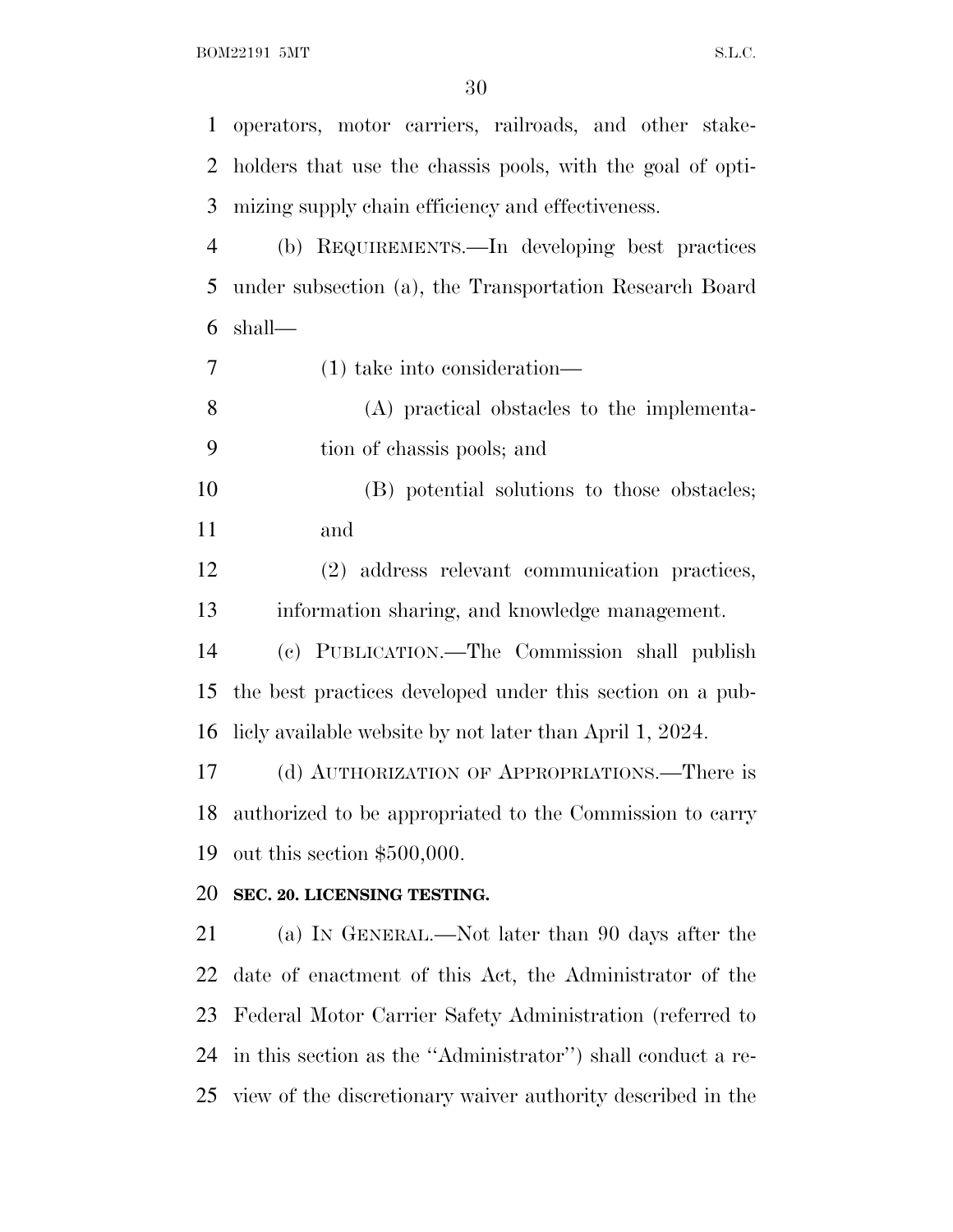document issued by the Administrator entitled ''Waiver for States Concerning Third Party CDL Skills Test Ex- aminers In Response to the COVID–19 Emergency'' and dated August 31, 2021, for safety concerns.

 (b) PERMANENT WAIVER.—If the Administrator finds no safety concerns after conducting a review under subsection (a), the Administrator shall, notwithstanding any other provision of law, make the waiver permanent.

 (c) RULEMAKING.—Not later than 90 days after com- pleting the review under subsection (a), the Administrator shall revise section 384.228 of title 49, Code of Federal Regulations, to provide that the discretionary waiver au- thority referred to in subsection (a) shall be permanent. **SEC. 21. PLANNING.**

 Section 6702(g) of title 49, United States Code, is amended—

 (1) by striking ''Of the amounts'' and inserting the following:

19 "(1) IN GENERAL.—Of the amounts"; and

(2) by adding at the end the following:

21 "(2) NONAPPLICABILITY OF CERTAIN LIMITA- TIONS.—Subparagraphs (A) and (B) of subsection (c)(2) shall not apply with respect to amounts made available for planning, preparation, or design under paragraph (1).''.